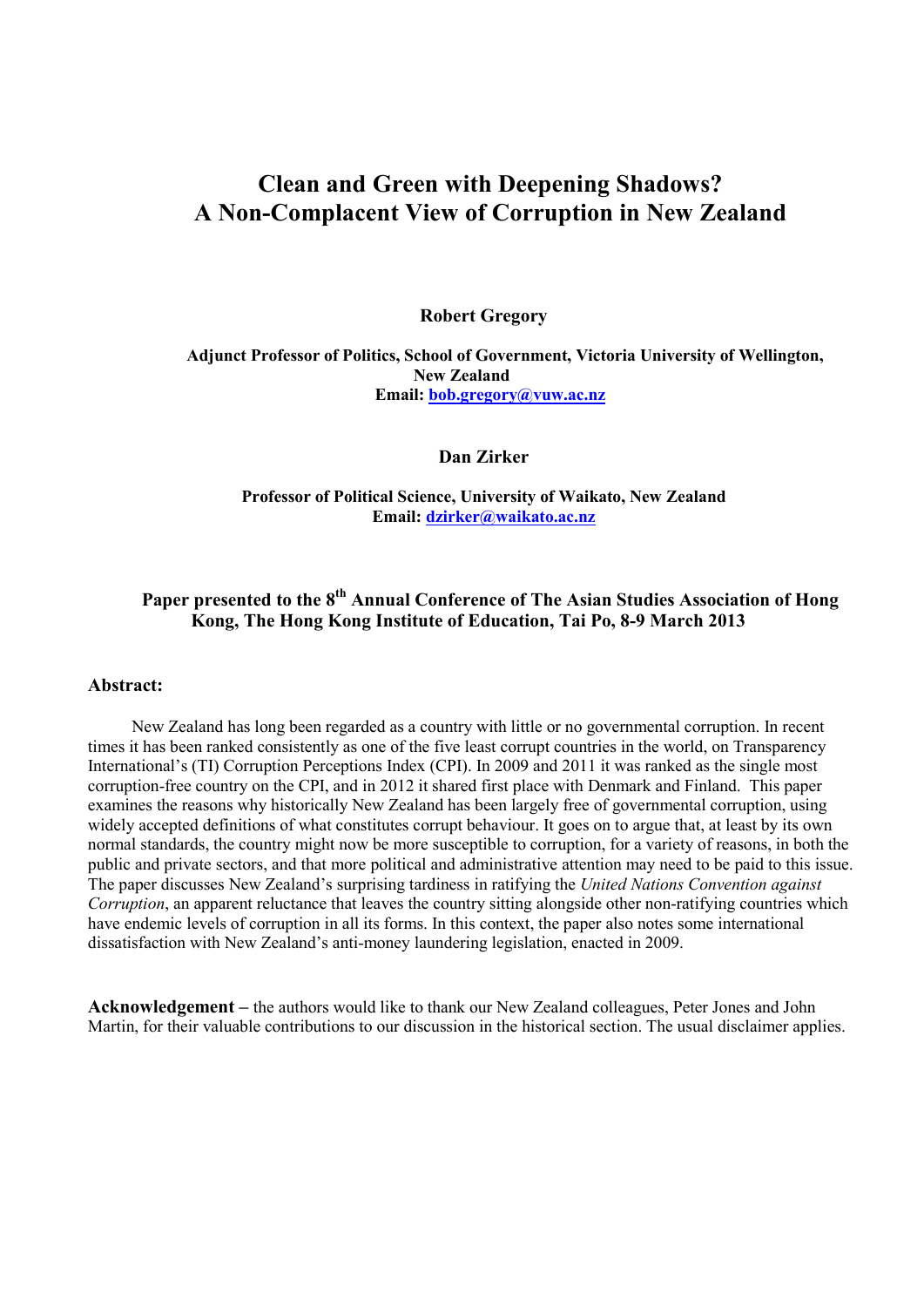#### **Introduction**

New Zealand has a long-standing reputation as a country in which there is little or no governmental corruption. A seldom asked question is: why is this so? In fact, the reasons as to why any country has high or low levels of corruption are seldom self-evident, and usually beg closer examination. There are several main factors, discussed below, which provide an answer to this question in New Zealand's case. However, circumstances change, and there is no guarantee that either corruption generally or governmental corruption specifically will not become significant problems in New Zealand. There are some signs, which are examined here, which suggest that while relative to other countries New Zealand continues to enjoy very low levels of corruption, nevertheless there is no room for national complacency on this issue, certainly not if concern is gauged against the country's own high standards. The country's strong international reputation in this regard, which in itself is an important national asset, could be subjected to significantly closer scrutiny in the years ahead.

#### **New Zealand and the Corruptions Perceptions Index (CPI)**

New Zealand has long been rated by Transparency International's Corruption Perception Index (CPI) as one of the six least corrupt countries in the world. It was rated as first, or first equal (that is, perceived as the least corrupt or equally least corrupt country in the world), in 2006, 2007, 2008, 2009 and 2010, sitting alone atop the rankings in 2009 and 2011, and sharing the top position again (with Denmark and Finland) in 2012. New Zealand's image as a country in which there is very little, if any, governmental corruption is all the more impressive because of the country's bicultural and multi-cultural character, as charges and counter-charges of corruption are thought to be far more common in multi-cultural settings. The CPI model largely avoids rapid shifts in rankings, and may even carry with it a propensity to serve as a self-fulfilling factor. And one of the founding members of TI has argued that the CPI, following the advent in 2003 of the United Nations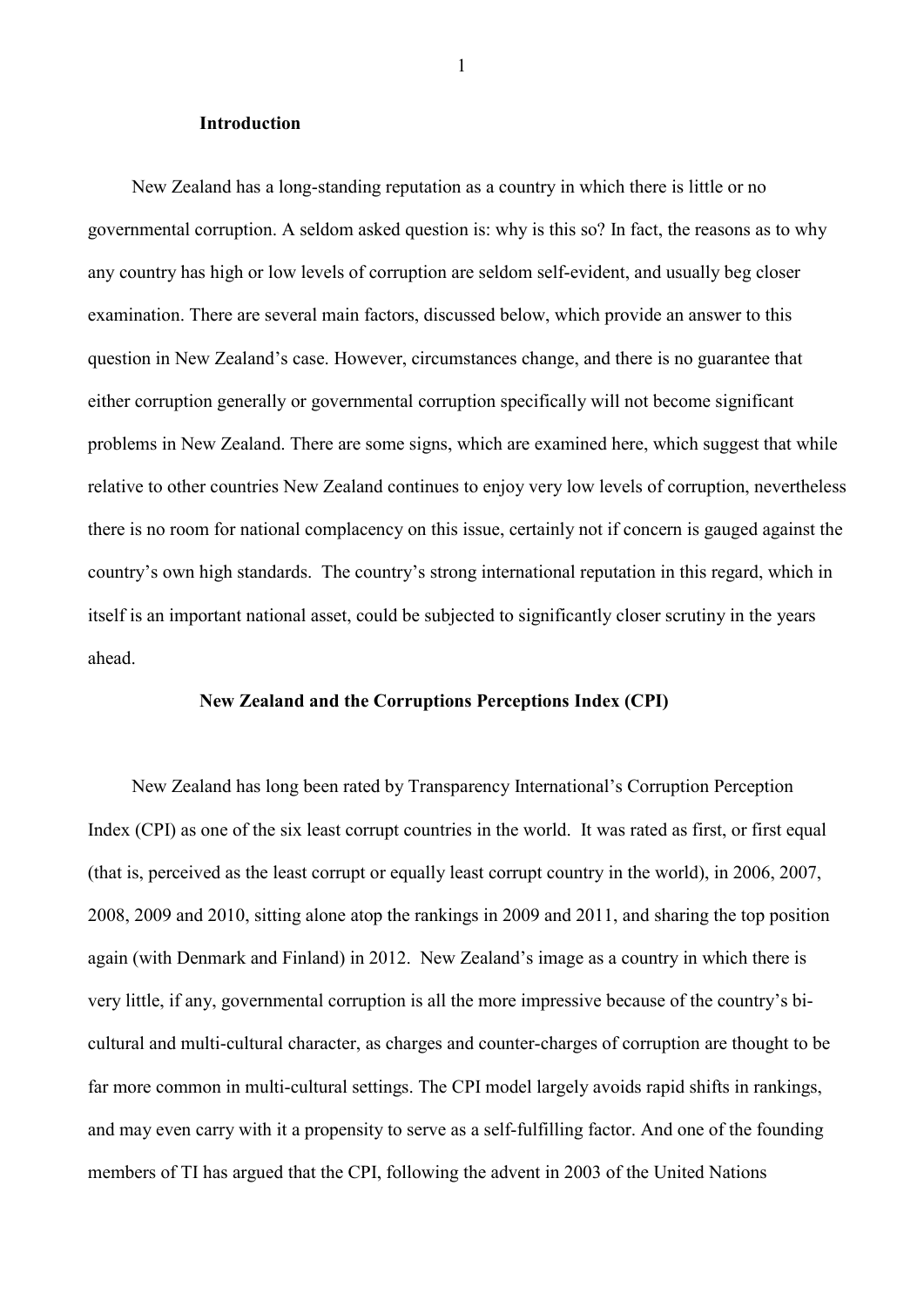Convention against Corruption, should no longer be published in its present form because it tends to undermine the efforts of reformers (Galtung, 2006). Nevertheless, Iceland, which ranked first equal in 2006 (with Finland and New Zealand) but later experienced a national banking collapse, had dropped to 13<sup>th</sup> by 2011 (but rising to 11<sup>th</sup> in 2012), thus demonstrating that prevailing perceptions of a country's national integrity and honesty can indeed change quite rapidly (Zirker, Gregory and Scrimgeour, 2012).

## **Why has New Zealand historically been largely corruption-free?**

Among the most difficult research questions which arise out of the CPI are those which seek to explain why some countries differ in their levels of governmental and societal corruption. At one level, such answers are not far to seek, on the face of it at least, if researchers want to know why, for example, Denmark or New Zealand experience much lower levels of corruption than, say, Vietnam or the Philippines, or Mongolia, or Somalia. Conventional responses in such cases would probably refer to data such as that provided by the Worldwide Governance Indicators (WGI), which place strong emphasis on factors like the rule of law, regulatory quality, voice and accountability, not to mention the control of corruption itself. At the risk of being somewhat tautological, the latter WGI dimension – control of corruption – suggests that corruption is low because it is well controlled. Such a focus on the control of corruption is of crucial importance, and much of the comparative literature on corruption argues the importance of institutionalised principal-agent relations, notably a well-resourced, independent and impartial anti-corruption agency driven by high levels of political will, the rule of law, a similarly independent and impartial judiciary, and so on, in the successful containment of corruption (Quah, 2003, 2010, 2011). However, these principal-agent interpretations, as important as they are, often do not tell the full story. In focusing largely on political dimensions they tend to overlook the more dynamic historical,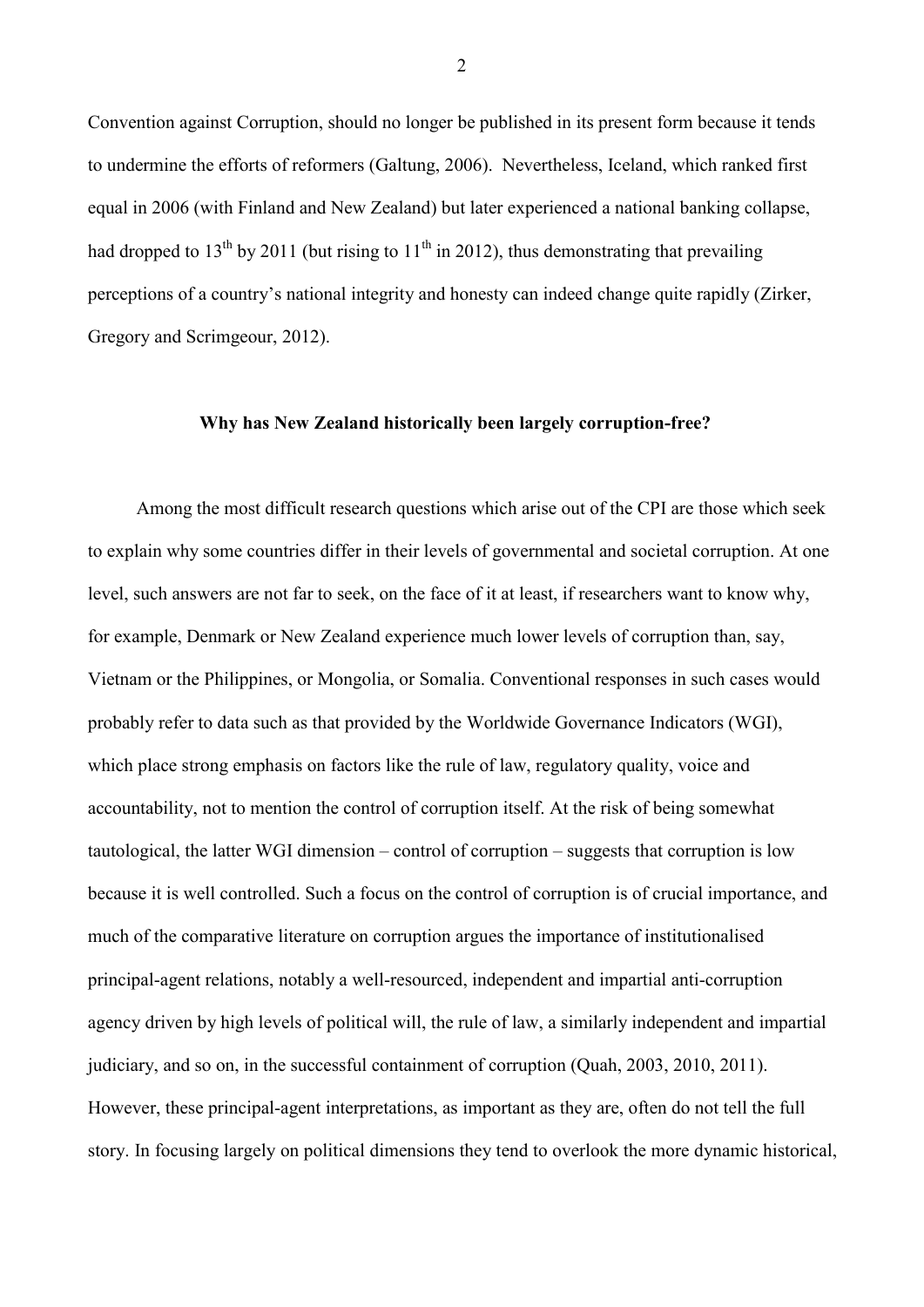cultural and social factors which often are at least as, if not more, important in understanding why some countries have lower levels of corruption than others. In fact, each country has its own particular narrative. A good example of such a narrative is the following, offered as a partial explanation of the rise in corruption in Spain around the mid-2000s:

…in the years following Franco's death (1975) up to the early 1990s, the focus of the builders of the new local and regional politico-administrative structures—that is to say, mainly the Socialists—was on weakening the administrative controls on local governments inherited from the dictatorship…The building of a public administration for the new democracy was largely neglected. This shortcoming was accompanied by an outsized interpretation by the Constitutional Court and others of the newly acquired municipal autonomy bestowed uniformly on all municipalities by the 1978 constitution…These two elements (large autonomy and weak control) led to a very weak checks and balances system…and to the assumption that at the local and regional government levels, a politician winning an election had carte blanche, an unrestricted power to do as he saw fit (Cardona, 2013: 95).

For the purposes of comparison, it is not difficult to provide, for example, a plausible explanation as to why Somalia has much more corruption than Denmark, an explanation that will owe much more to historical and cultural factors than to principal-agent differences. Conversely, historical and cultural factors are likely to be less important than principal-agent approaches in explaining why two countries, Denmark and New Zealand, are consistently ranked on the CPI as being largely corruption-free. In comparisons like this, cultural and historical factors seem less important than the fact that both countries are highly rated on the WGI.

In such cases comparative investigation into cultural and historical elements seems irrelevant. But is it? What about, for example, Australia and New Zealand, two countries with similar cultures and heritages (the 'ANZAC' tradition), and both Westminster-styled parliamentary democracies, but which have continued to display consistently different rankings on the CPI, with New Zealand always significantly higher than Australia?<sup>1</sup> In the 13 years from 2000 to 2012, New Zealand's lowest position on the CPI was third or third equal, while from 2006 to 2012 it was either first or first equal. On the other hand, Australia's lowest ranking was  $13<sup>th</sup>$ , in 2000, and its highest was seventh equal, in 2012. New Zealand's average CPI score during this period was 9.42, while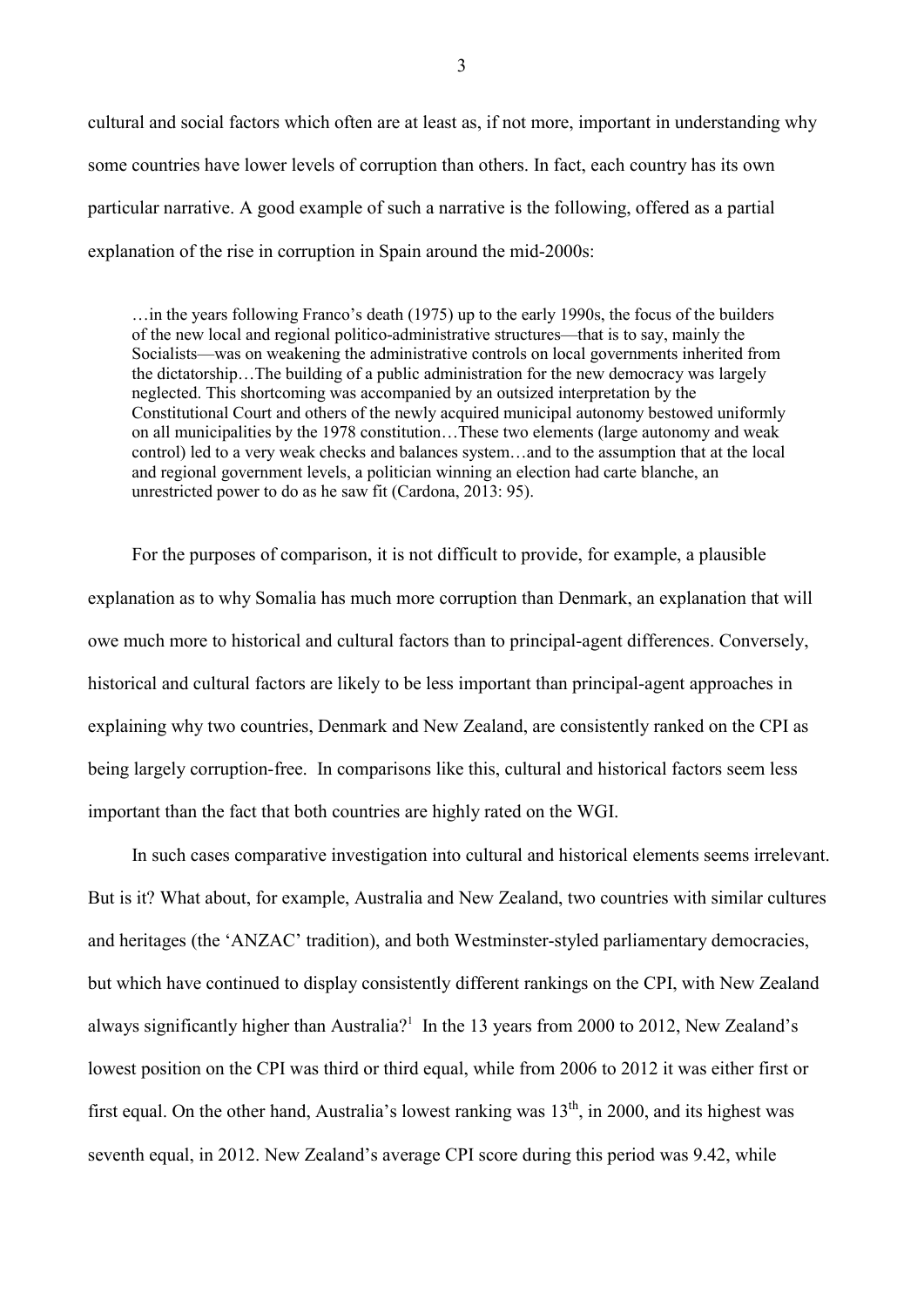Australia's was 8.65 – a substantial difference in perceived levels of corruption within these two countries with such similar backgrounds. How can this difference be explained?

Some obvious factors immediately suggest themselves as plausible explanations: for example, early European Australia was to a large extent a penal colony, whereas New Zealand was a British settler society; and Australian political culture never embraced egalitarian ideals, as did New Zealand's – whereas Australia, perhaps because of resentment of the English, developed its selfimage along individualist and competitive American lines. By contrast, New Zealanders generally looked fondly on Britain as 'home', and were one of the first countries to develop a welfare state. Moreover, as a federal system, Australia experienced political corruption reminiscent of American 'Tammany Hall' politics, especially in New South Wales and Victoria in the earlier half of the  $20<sup>th</sup>$ century (see Griffin, 1990, 2004). While this form of politics was not completely absent in New Zealand, it was much less common. However, while it might seem plausible—on the face of it—to suggest that Australia's  $19<sup>th</sup>$  century history as a British penal colony gave rise to non-compliance norms and values (presumably because a higher propensity for unlawful behaviour has been passed down through Australian generations), it would be drawing a very long bow to conclude that this helps to explain why there have been higher *overall* levels of corruption, or at least the perceptions thereof, in Australia than in New Zealand. Ironically, the central figure in New Zealand's early colonisation—the director of the New Zealand Company, Edward Gibbon Wakefield—had in 1827 himself been sentenced to three years in London's Newgate prison on abduction charges (Temple, 2002).

We will sketch some reasons as to why New Zealand, in its own terms, has enjoyed for so long a reputation for having very low levels of corruption, especially in government. There are two interrelated issues: New Zealand's *reputation* as being a country with very low levels of corruption, on the one hand, and the reality of corruption in New Zealand, on the other. Clearly, most of the available evidence suggests that the reputation quite closely matches the reality: there are unlikely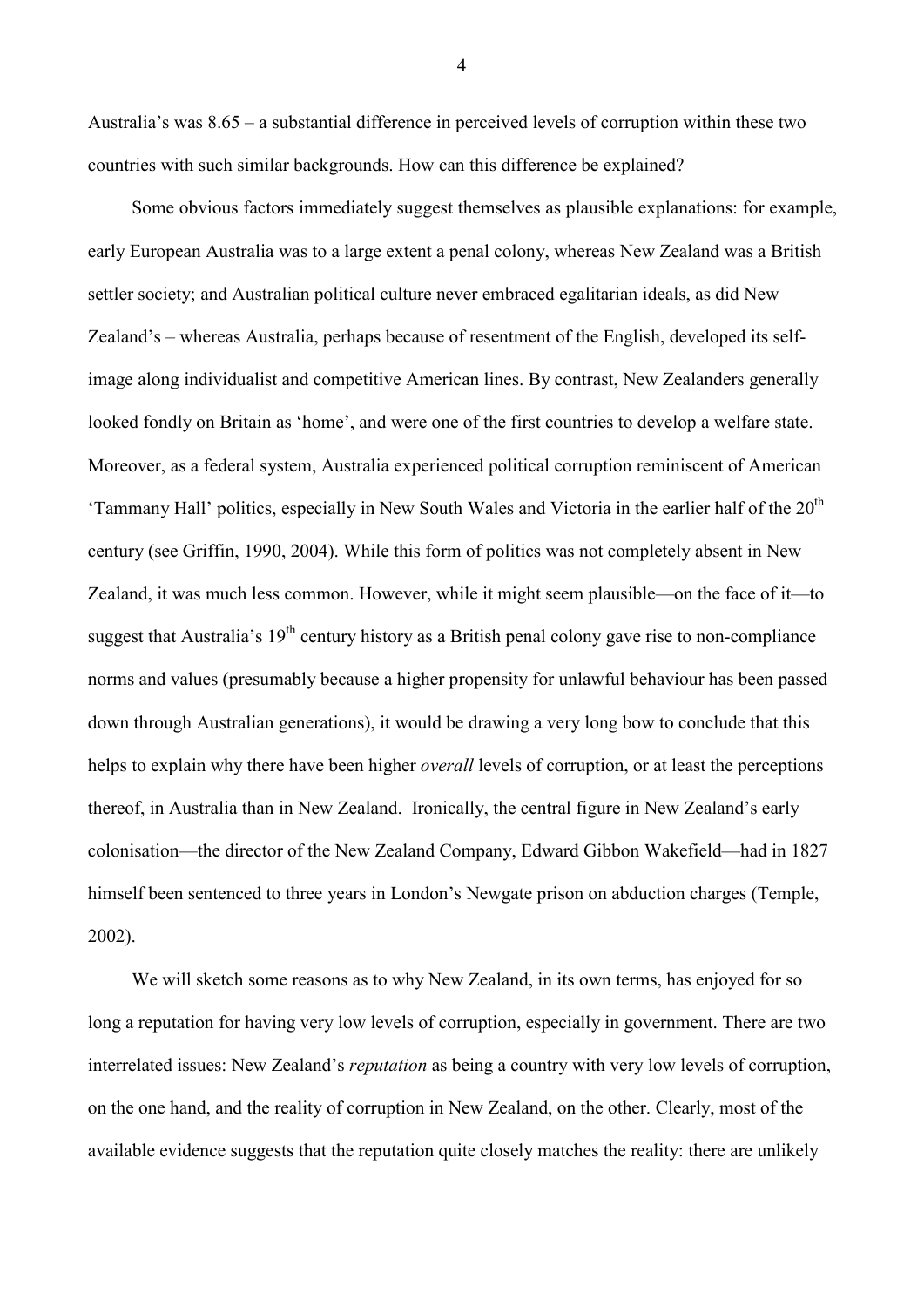to be expanding black seams of governmental venality occluded behind the country's 'clean and green' and corruption-free image. Accepting that proposition then, we find that any explanation of why this is the case must take the form of some story, a narrative that blends historical, social, political and cultural dimensions into a reasonably coherent and plausible explanation. The alternative—a rigorous scientific collation and interpretation of hard data, producing a conclusive result—is almost certainly beyond practical reach.

We suggest that perhaps the most important factor has been New Zealand's strong egalitarian ethos that underwrote one of the world's first welfare states (King, 2003; Lipson, 1948; Sutch, 1969).<sup>2</sup> Most early New Zealand settlers came in the mid-19<sup>th</sup> century from a Britain in which they themselves were oppressed by class divisions. Although privilege did emerge, largely in the form of 'squatters' who acquired large land-holdings, the emergent political culture was resistant to such acquisition, and by the turn of the  $20<sup>th</sup>$  century it had broken down. As Fischer (2012) has demonstrated in his comprehensive historical comparison between New Zealand and the United States, New Zealanders have traditionally been far more committed to fairness rather than freedom, while in America the converse has generally been true. In fact, by 1930 the news media in America tended to characterise New Zealand's carefully regulated emphasis on fairness in society as an outrageous denial of freedom, even the hallmark of an emerging fascist state. In an article by a 'special correspondent', entitled 'Life in New Zealand Now Ruled by Decree; Even Chicken-Raising Is Regulated by State', the *New York Times* reported that:

The nooks and corners that [New Zealand] has explored in its Fascist rule may be seen from the fact that it has forbidden the building of any more movie theatres without permission, on the ground that there are already more than enough, has refused to issue any more leases to coal operators to mine on State lands because of over-production of coal, and has even determined to register and control all persons who own ten hens or more and sell eggs….Slowly this democracy is turning into a Fascist State. When it completes the cycle it will do so with a thoroughness which will fill the Black Shirts with envy (*New York Times*, December 11, 1930: E4).

As two commentators later said about the New Zealand government's economic stabilization programme, during the Second World War, '…the government was engaged in an elaborate piece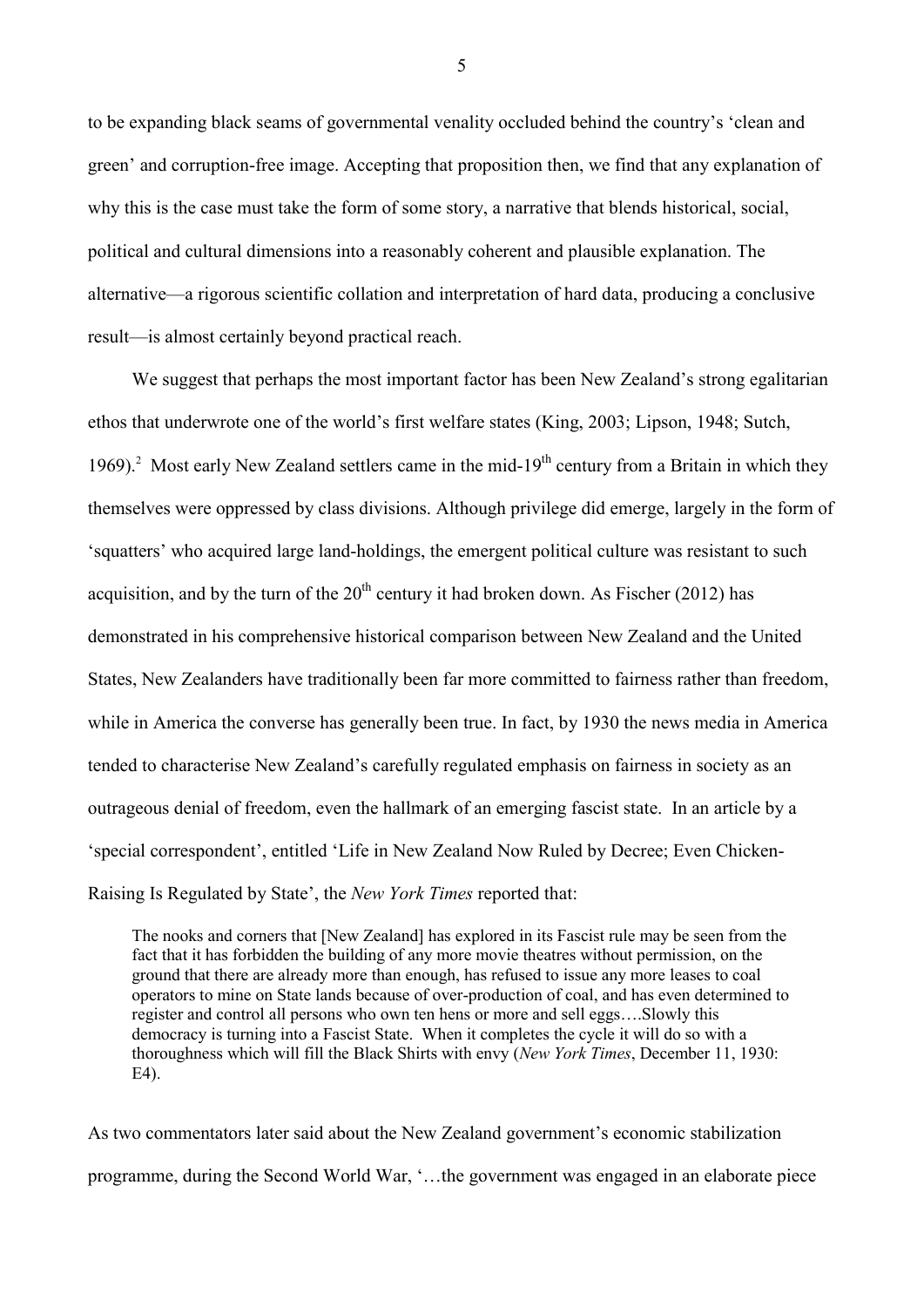of social engineering. Ministers were attempting to construct a wartime economy that would treat all sections as fairly as possible' (Bassett and King, 2000: 201). Another has called the country's egalitarian ethos 'a society of fair shares' (Roberts, 1978: 73).

Nevertheless, any relationship between egalitarianism—especially as 'fairness'—and corruption itself awaits adequate explanation (Gregory, 2003). Relatively low levels of government corruption are also seen in jurisdictions like Singapore and Hong Kong, which are by no means egalitarian, and in New Zealand itself, where income inequality has increased almost dramatically since the economic reforms of the late 1980s and early 1990s, the country still ranks at the top of the CPI.<sup>3</sup> On the other hand, Denmark, Norway and Sweden, all at or near the top of the CPI, are countries with historically strong egalitarian cultures, and all today have Gini co-efficient scores much lower than New Zealand's, as has Australia. All these countries (and Hong Kong) score well on the Worldwide Governance Indicators, however, confirming that lower levels of corruption are a function of factors other than just egalitarianism. In his commentary on an analysis of a recent increase in corruption in Spain, Cardona (2013: 95) said that, 'I could not agree more with the concluding remarks of the article: "institutional designs and procedures that promote accountability and transparency in government, to the extent that they prevent corruption, may help diminish disaffection and promote compliance with laws and social norms." For the sake of completeness, I would only add that if policies also promote equality, the propensity to seek corrupt deals dwindles.' Again though, the question is–why? It might be because egalitarianism *per se*, that is, income equality, does not keep corruption at minimal levels, but that egalitarianism itself reflects a social ethos which places a relatively low emphasis on acquisitive and competitive values, especially those which define social status overwhelmingly as a function of wealth.

Another important and allied factor in New Zealand was the strong Calvinist culture that the country's British settlers brought with them, especially from Scotland, and which endured at least until the middle of the 20<sup>th</sup> century. Values of thrift, hard work, and social cohesion were central to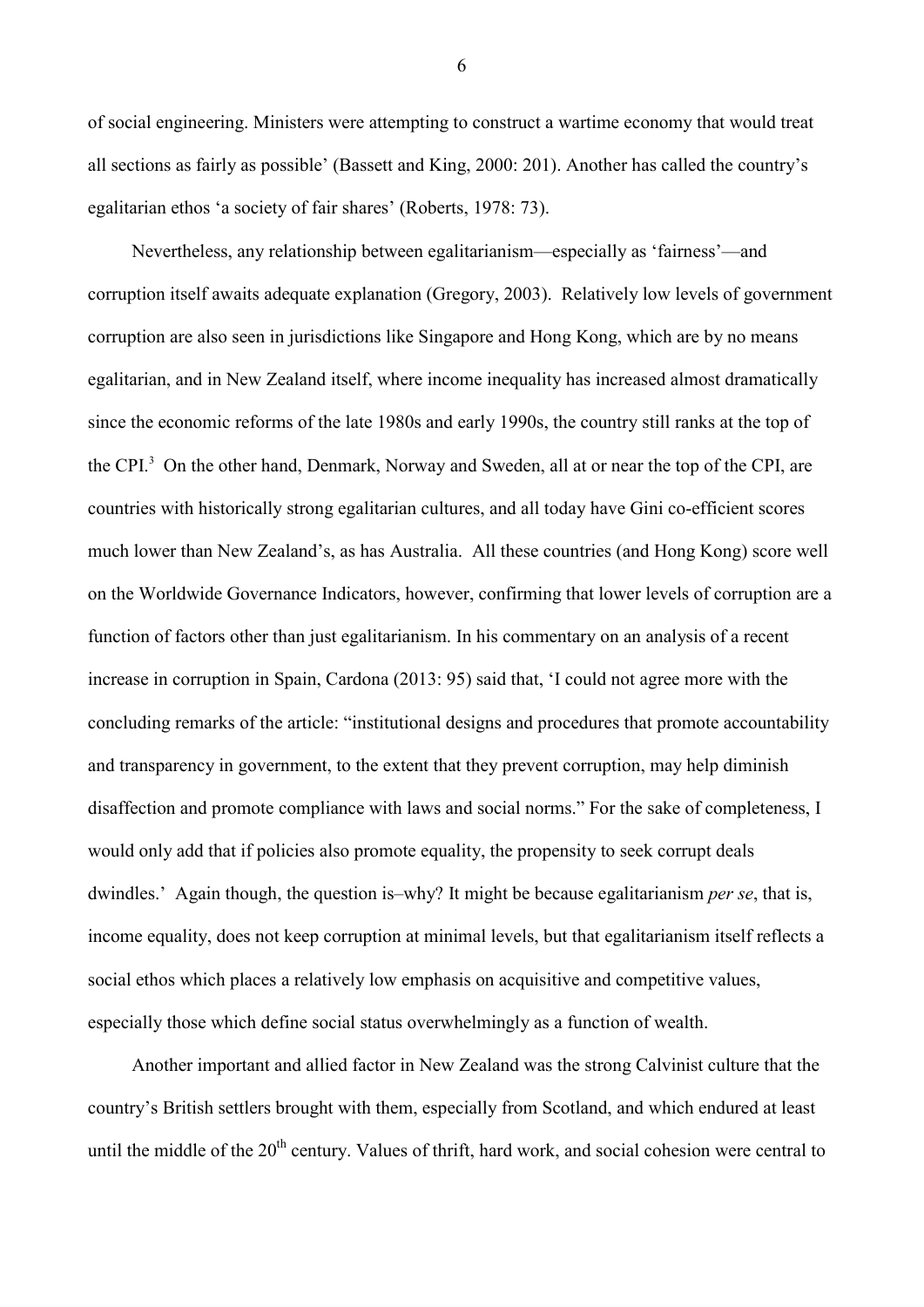the country's development as 'God's Own Country' (or 'Godzone', as it is more cynically referred to today), a relatively prosperous, modern mixed economy, a welfare state built on land-based primary industry. Throughout most of the  $20<sup>th</sup>$  century, until the loss of primary markets, and the oil shocks in the 1970s, New Zealand's economic policies were deeply interwoven with its egalitarian social structure. These policies embodied the key objectives of full employment, financial stability, favourable terms of trade, and high productivity.

Further, New Zealand is a small country – today with a population of 4.45 million. As an island nation in the south Pacific, it has also been largely 'quarantined' from international influences that might otherwise have threatened to strain its social fabric. At least until Māori migration from rural to urban areas from the 1950s onwards, the rapid rise in Pacific Island immigration from about the same time, and the rapid increase in Asian immigrants from the 1980s, the country was dominated by European New Zealanders, fostering at least the illusion of a homogenous culture and society.

Especially during the decades when New Zealand was even less populous than it is today, urban and provincial communities enjoyed high levels of social capital, reciprocal bonds of collective cooperation and high levels of interpersonal trust. Thorstein Veblen's 'conspicuous consumption' was in these times scarcely apparent in New Zealand, not because high levels of individual and family wealth did not exist, but because strong social norms and expectations ensured that it was seldom flaunted. Social 'respectability' was highly valued and most people were wary about engaging in any form of behaviour which, if exposed to public scrutiny, would result in a loss of individual or family reputation. In many ways, therefore, the social and political climate in New Zealand was for a long time highly conformist, indeed in many ways stifling; but at the same time it was not an environment encouraging of those with corrupt intent. In short, New Zealand was largely a country of innocence, straight-laced, rather naïve and unsophisticated, and with virtually no organised crime built around prostitution, gambling, or boot-legging. Even low-level tipping was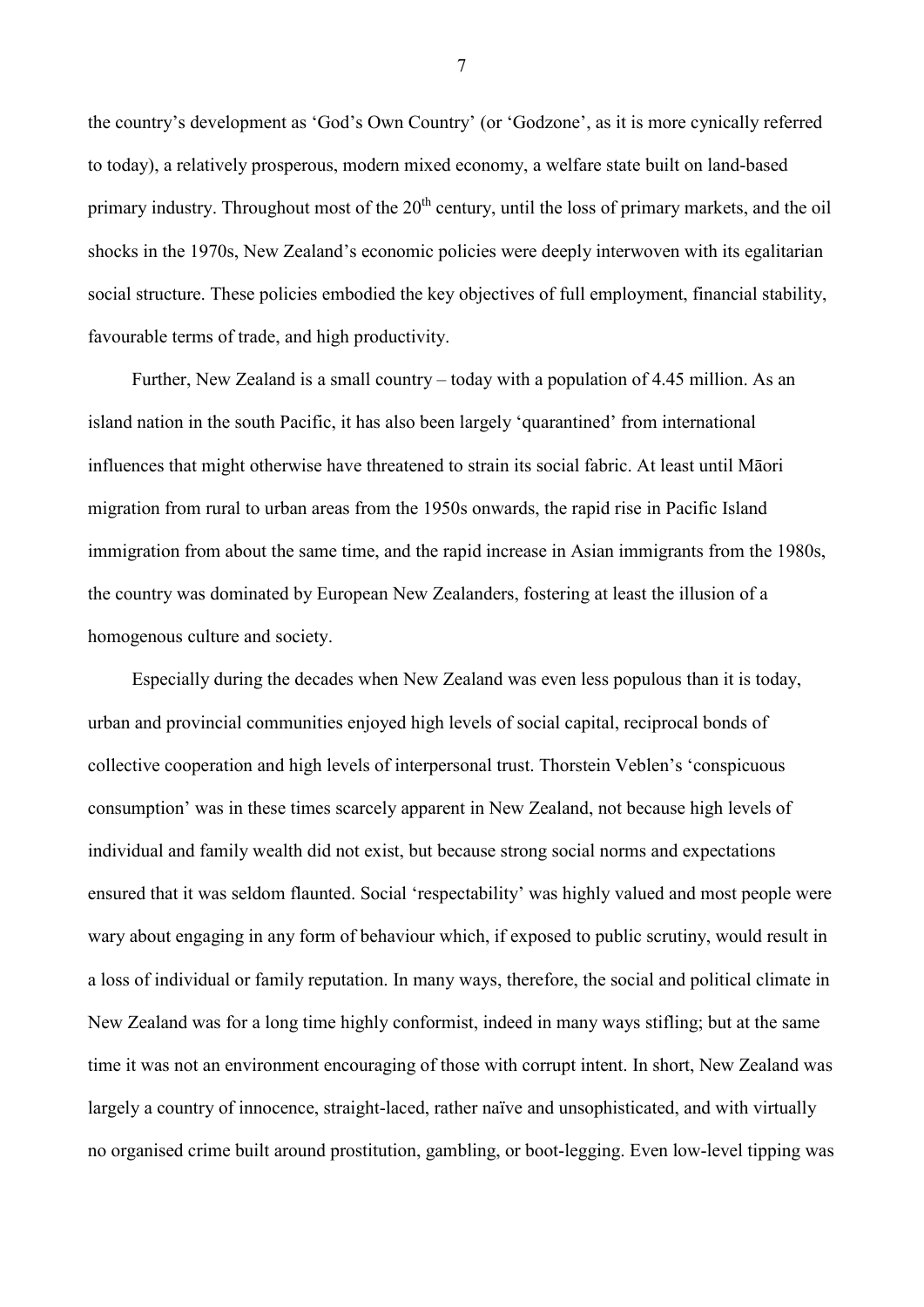not socially acceptable. The New Zealand Police (formerly called the New Zealand Police Force) was itself almost entirely devoid of the sort of corruption commonly associated with police behaviour in other countries, including New Zealand's trans-Tasman neighbour, Australia (Holmes, 2010).

Unlike Australia, New Zealand has had a unitary system of government since its fledgling provincial governments were abolished in 1876. Like Australia, however, its head of state is the British monarch, and both countries inherited the Westminster model of Parliamentary democracy, though each has developed its own parochial version of that system (Weller, Wanna and Patapan, 2005). New Zealand was a full-fledged member of the 'Old Commonwealth' – along with Britain, Canada, South Africa, and Australia, countries not known for having significant levels of governmental corruption. New Zealand did not acquire formal constitutional independence from Britain until 1947, but in the preceding decades had achieved a great deal of *de facto* independence.

In this era of nation-building, the passage through Parliament of the Public Service Act of 1912 (coming into force the following year) was a seminal and foundational event. The Act, consistent with developments in other parts of the English-speaking world, established a unified, professional, merit-based public service career system, one that was centrally controlled, and that endured until the radical state sector reforms of the 1980s and 90s. The Act put a stop to the rampant political patronage that had hitherto characterised public service employment in the preceding decades. It laid the foundation for the emergence of a strong public service ethos, which became instilled in employees from the time of their initial recruitment after leaving school or university until their retirement from this essentially closed-shop career 30 or 40 years later. During this time, most employees saw themselves generically and collectively as 'public servants', regardless of the positions they as individuals held, or the roles that they performed. According to Webb (1940: 84), 'Every cadet who enters the service does so in the knowledge that there are no barriers to his [sic] advancement to the highest positions, that his capacities will be impartially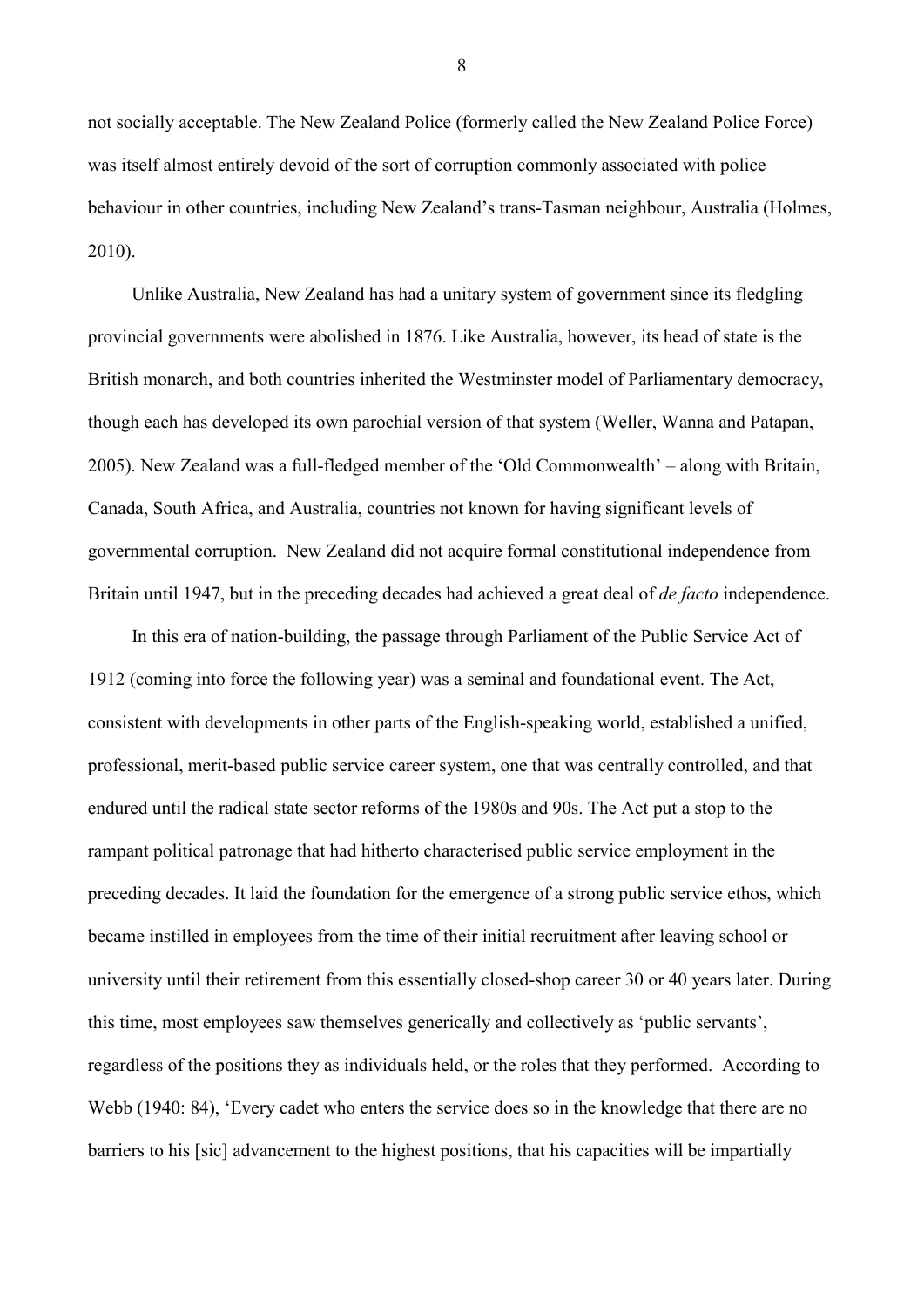assessed, that his right of appeal against decisions affecting his status and salary is carefully safeguarded, and that he will be adequately pensioned on his retirement.' Fairness was again a key value. Similarly, as Lipson (1948: 479) argued in his a seminal commentary on New Zealand's egalitarianism, 'there is a commendable absence of graft and a strict code of honesty', attributable in his view to job security, strict accounting and audit requirements, and also to an 'inner check' reflecting public servants' professional commitment to the ideal of the public interest'.

This 'normative model' was in turn strongly reinforced by rigorous controls exercised over government officials, controls which allowed zero tolerance of any form of behaviour that could be defined as corrupt or even unethical. As a leading New Zealand public service practitioner-scholar wrote in the late-1950s:

There seems to be common in New Zealand a notion that the responsibilities and moral obligations of public servants are somehow substantially greater than those of other citizens…If his standard of conduct is more scrupulous—and, in some respects it is—the reason is to be found largely in the self-interest of the public servant. He is subject to more extensive controls than most private citizens: he is more likely to be caught if he commits an indiscretion: his career may suffer even if there is only suspicion of unsatisfactory conduct (Polaschek, 1958: 283).

New Zealand was the first country to introduce the Danish institution of the Ombudsman, in 1962, as a further means of control over executive authority, and it opened up official information to the public in the early 1980s, well before the abolition of the Official Secrets Act in Britain. Albeit heavily controlled, a career in the service of government gave employees secure employment as long as they remained totally non-corrupt, and even if they were only adequately competent.

Nor was the financial grass necessarily greener in the private sector. Security of tenure was not really bought at the cost of substantially lower wages than those available in the private sector. The 'public service discount' was not only generally minimal, but under the 'mildly corporate' system of wage-fixing that characterised New Zealand's industrial relations for several decades, state sector pay rates were often seen to be ahead of those available in private employment (Roberts,  $1978$ ).<sup>4</sup>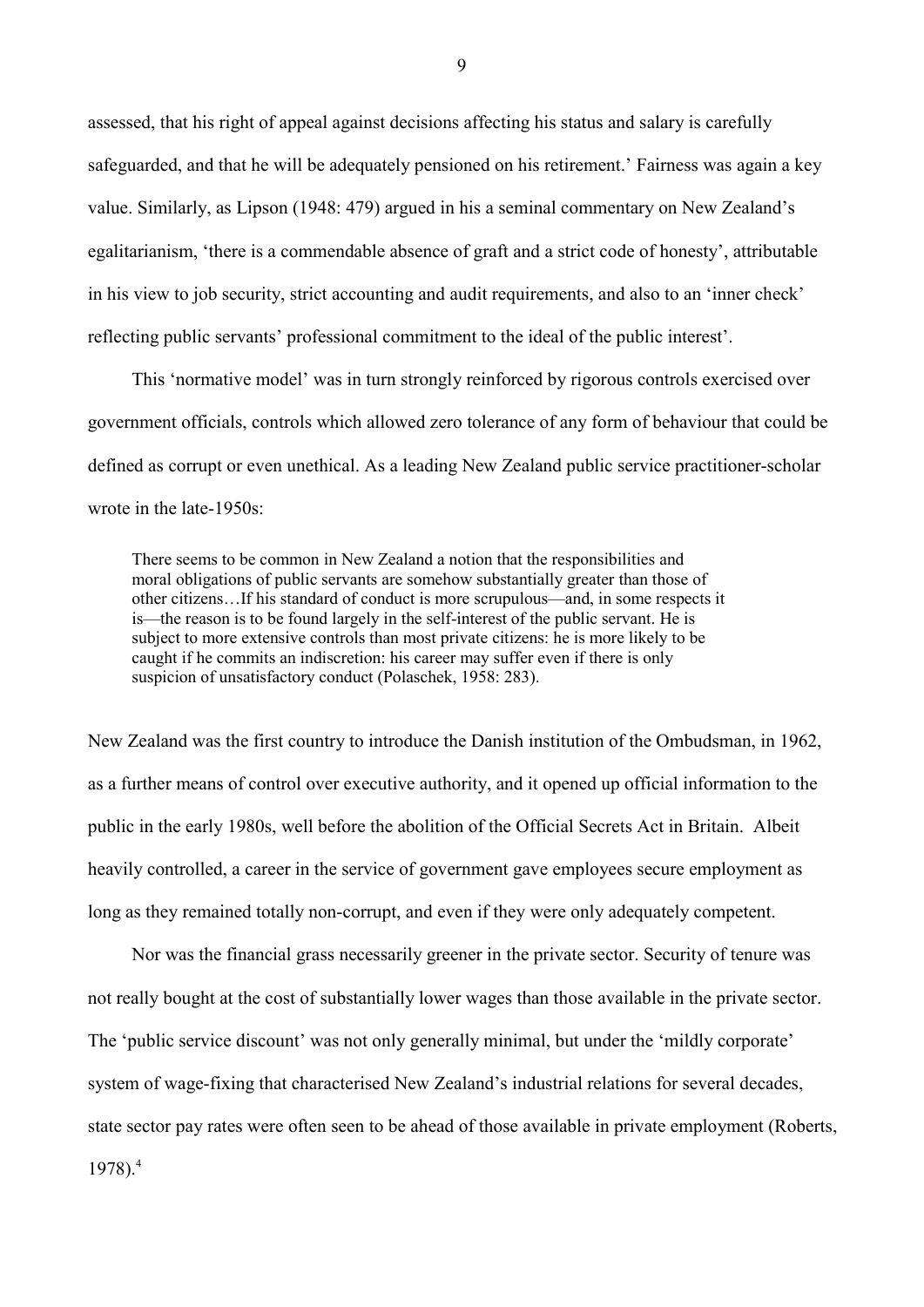However, as Lipson (1948: 481-82) argued, the state in New Zealand was not some external force in the continental European tradition. It was rather the people themselves in action, nationbuilding in pragmatic rather than ideological ways, and only too ready and willing to develop national infrastructure in the absence of commercial competition. In this, public employment was not seen as having one's 'snout in the public trough', and although New Zealand never developed an institutionalised administrative elite like that in Britain, its public service ethos similarly embodied values like honour, duty, decency and a strong sense of the public interest. There was little if any scope or even temptation for corruption in procurement, of the kinds that are commonplace elsewhere. The Department of Public Works, established in 1876, later the Ministry of Works, monopolised such development, and was itself firmly imbued with the high standards of ethical probity than characterised the wider state sector.

This strong normative ethos was greatly reinforced during the years of World War II by the serendipitous convergence into top leadership positions in the New Zealand public service of a group of several highly capable men, all able practitioners of 'the profession of statecraft' (Martin, 1988). One leading public administration scholar has suggested that the period 1940 to 1951 was 'the age of mandarins' in New Zealand government (Martin, 2010). If Ralph Waldo Emerson (1841) believed that 'an institution is the lengthened shadow of one man', then as a institutional whole the New Zealand public service could be seen to embody key values shared by this group of men. They were fully committed to the tacit 'Schafferian Bargain' which shaped the relationship between the political executive and the top levels of the public service (Hood and Lodge, 2006), though the idea of 'serial loyalty' (to successive governments of a different political stripe) on the part of the mandarins was not really tested, as the first Labour Government held office for 14 years, from 1935 to 1949.<sup>5</sup> Characterising one of these men, as if describing them all, Duff (1941: 95) observed that, 'He is a public servant. With his energy, ability and bold imagination, he could have had a half a dozen careers and made half a dozen reputations. But he entered the public service. He remained in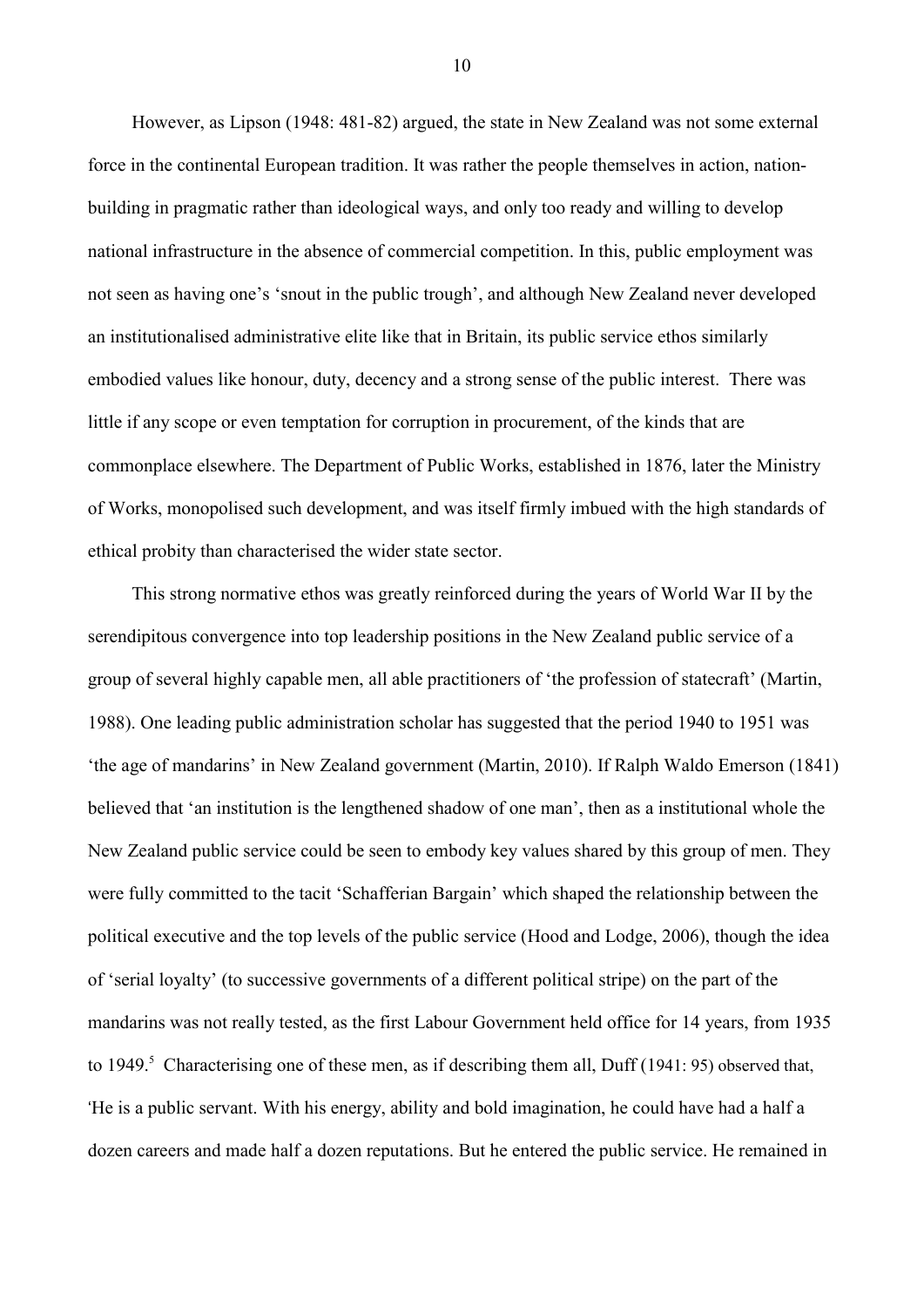the public service. He is the public service …' The commitment to impartiality and the rule of law in the administration of public policy was very powerful in New Zealand (and remains so). This cohort of outstanding top officials clearly understood that the *opposite* of impartiality in public office was the use of that office for illegitimate private gain, and through their own behaviour they set standards that became deeply embedded in the culture of New Zealand public service (Gregory, 1999).

Nor was it irrelevant that these public service 'mandarins' lived and worked in the capital city of Wellington, located in the centre of the country, at the foot of the North Island. They would, of course, have made their collective impression in the centre of government, wherever it had been located, but the fact that Wellington had been chosen as the capital city in 1865 by New Zealand's then Governor, Sir George Grey, was a significant factor in the emergence of a largely non-corrupt governmental system. Prior to that choice, from 1841 to 1865, the capital city had been Auckland, in the north of the North Island. Auckland had always been, as it is today, by far New Zealand's largest city, but it was in those days not only the centre of government, but also a city imbued with the spirit of commercial entrepreneurship and associated 'wheeling and dealing', with money the predominant standard by which success was measured. (This remains largely the case today.) By choosing Wellington as the new capital city, albeit largely for logistical reasons, Governor Grey was also laying the foundation for a capital city whose culture would be shaped by governmental rather than commercial values and institutions, and thus would be less likely—especially in these earlier decades of cultural emergence—to become tainted with corruption.

The year 1865 was squarely in the middle of the New Zealand Wars, previously known as the 'Land Wars,' or the 'Māori Wars,' which were fought from 1845 to 1872 between the forces of the colonial government (the Crown) and many Māori iwi (tribes) (Belich, 1998; King, 2003). They involved the punitive confiscation of large areas of Maori land by the government, in apparent contravention of the country's founding constitutional charter, the Treaty of Waitangi, signed in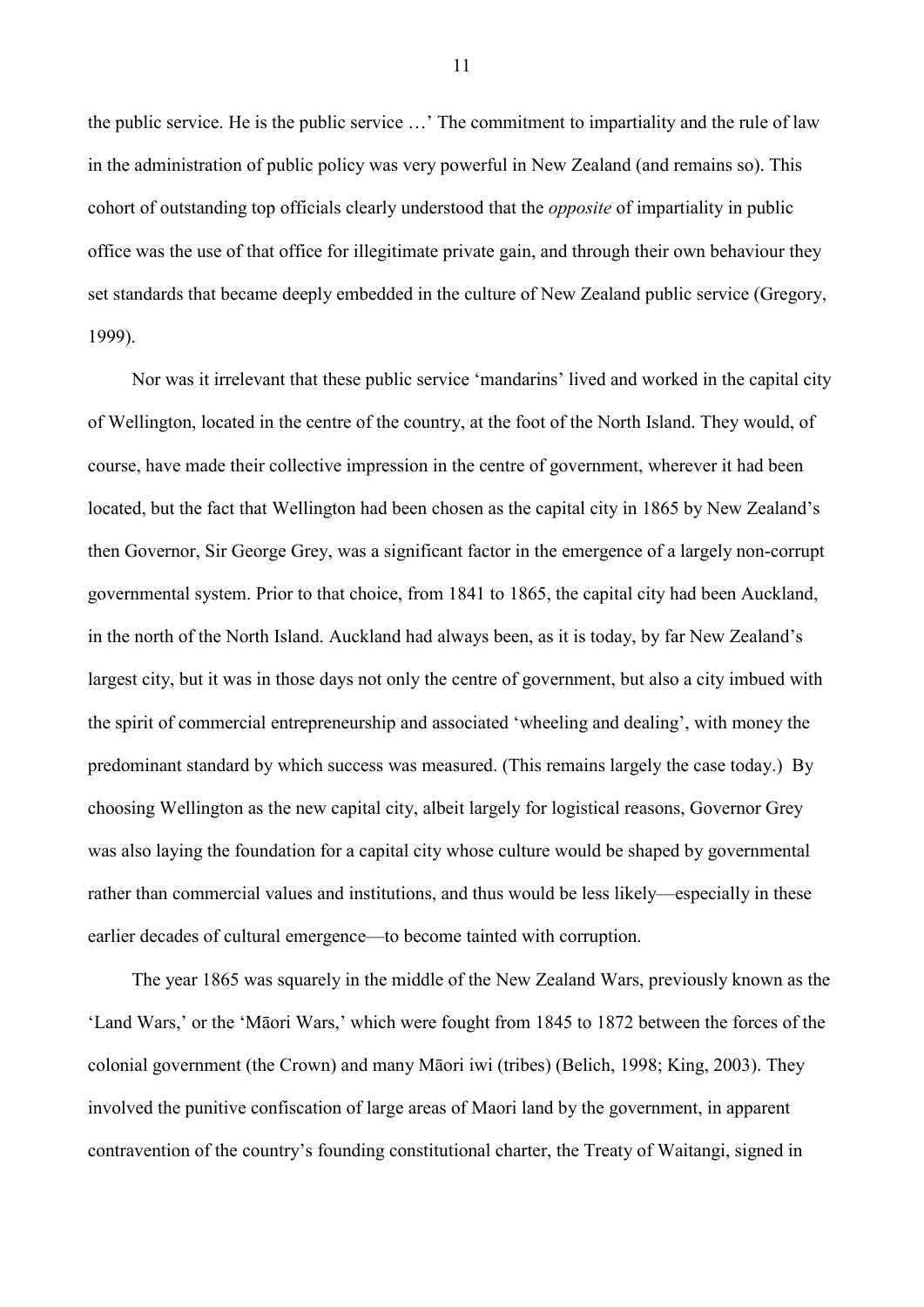1840 between the Crown and many Māori iwi. More than one hundred and thirty years later, about the mid-1970s, at the beginning of what many have seen as a Māori cultural and political renaissance, the New Zealand government began a process of Treaty Settlements, to provide redress for historical grievances, a process which continues to this day.

This whole issue is raised here because it shows how any consideration of corruption in the history of New Zealand government needs also to be viewed from the perspectives of Māori, who were victims of unjust practices perpetrated by the Crown and its agents mainly in the  $19<sup>th</sup>$  century, notwithstanding the fact that the early colonial administration in New Zealand had been at pains to deal fairly and honestly with land acquisition and settlement issues. Indeed, it would not be drawing too long a bow to see much of this behaviour by the Crown's agents as a form of 'greed', corruption, even though public officials themselves may not have been the prime beneficiaries.<sup>6</sup> If corruption as a governmental phenomenon has to be gauged largely by perceptions of its incidence, then it clearly matters as to who is doing the perceiving. Just as 'seeing is believing', so too is the converse the case: 'believing is [not] seeing.' In this connection, it is worth quoting from two of the most acute historical observers of New Zealand society, to help understand why perhaps New Zealanders' national self-image, born of cultural insecurity, has tended to be self-congratulatory rather than self-critical. The French political commentator, André Siegfried, in 1914 published his observations of New Zealand society, wryly noting that, 'Many New Zealanders are honestly convinced that the attention of the whole world is concentrated on them, waiting with curiosity and even with anxiety to see what they will say and do next…they have become so accustomed to being taken seriously that they have become conscious of a mission to humanity' (Siegfried, 1914: 58-59). Writing nearly half a century later, Lipson (1948: 459-60), noted that this attitude was still prevalent. 'The publicity of the government, the press, and a host of private organisations constantly assures the public that New Zealand leads the world in this, that, and the other', he noted. 'So often is the point repeated and asserted about so many features of the Dominion's life that it is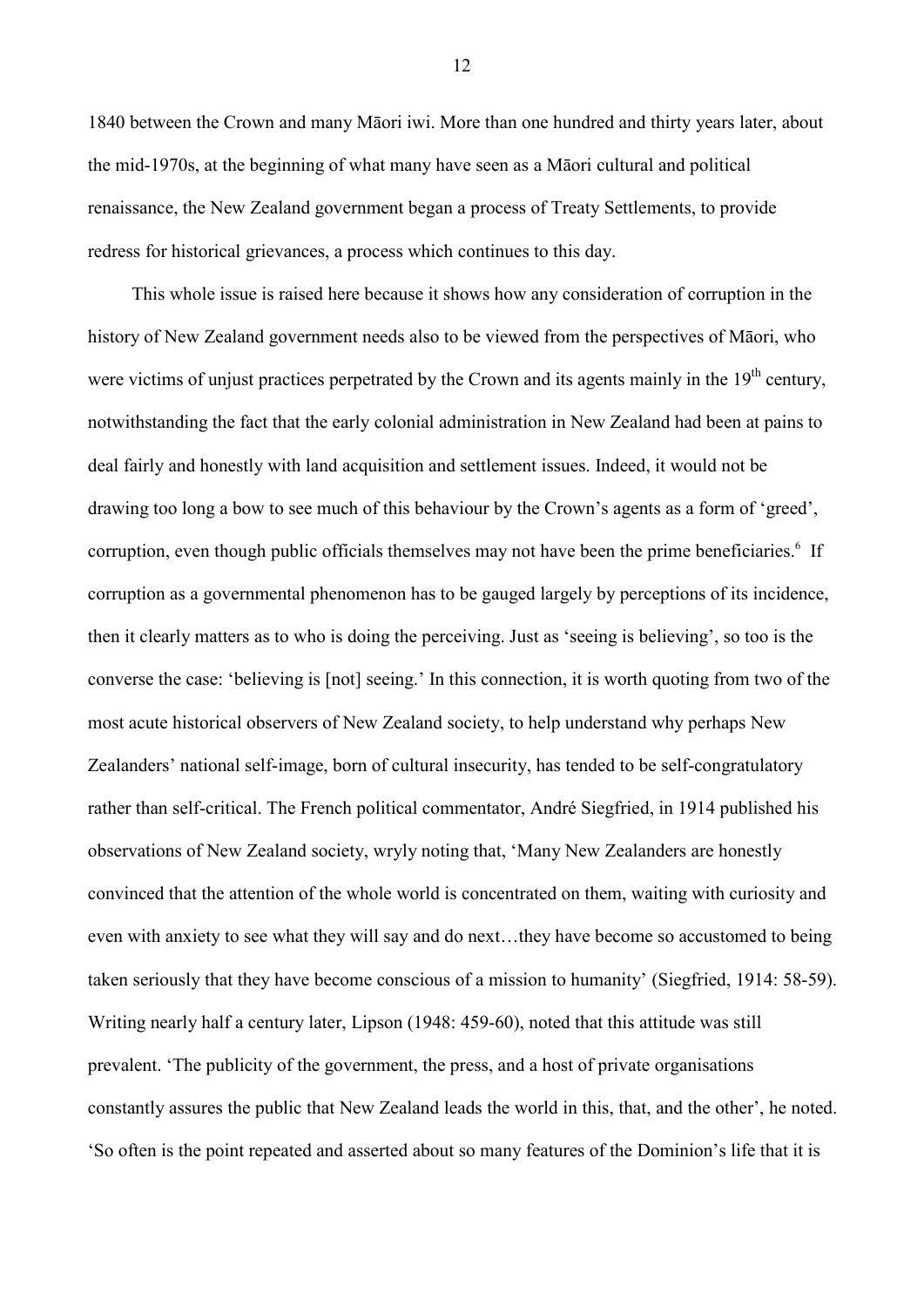now earnestly believed by the majority. It is held as a faith which few call in question…Under its worst forms it can degenerate into smugness and complacency, the national delusion of the selfsatisfied.'

#### **A changing picture of corruption in New Zealand**

In New Zealand, legal definitions of what constitutes corruption are narrow and orthodox. 'Bribery and Corruption' as such is covered by two statutes—the Crimes Act 1961, and the Secret Commissions Act 1910. The Crimes Act (Part VI - 'Crimes affecting the administration of law and justice – Bribery and Corruption') provides for prison sentences of up to 14 years for judicial officers and ministers of the Crown, who seek or accept bribes, and of up to seven years for anyone who offers a bribe to them; and sentences of up to seven years for any Member of Parliament, law enforcement officer or bureaucrat who accepts or seeks a bribe, and up to seven years for anyone offering bribes to them or to foreign officials (unless the bribe, offered outside of New Zealand, is not illegal in that other country). An official can receive a sentence of up to seven years in prison for using official information for personal advantage; and anyone who uses or discloses for his or her own advantage personal information illegally supplied by an official is liable for up to seven years in prison. The Secret Commissions Act, which is perhaps mistakenly seen to cover 'private sector' corruption, deals with the secret acceptance of 'valuable considerations' (commissions) by agents unknown to their principals, including such commissions received in the procuring of contracts. The conduct of New Zealanders transacting business overseas is now subject to the provisions of Britain's forceful Bribery Act, which became operational in 2011, and which reflects the international anti-corruption strategies being pursued by organisations such as the World Bank, the International Monetary Fund (IMF), the Asia Development Bank (ADB), the Organisation for Economic Cooperation and Development (OECD), and so on. New Zealand businesses that have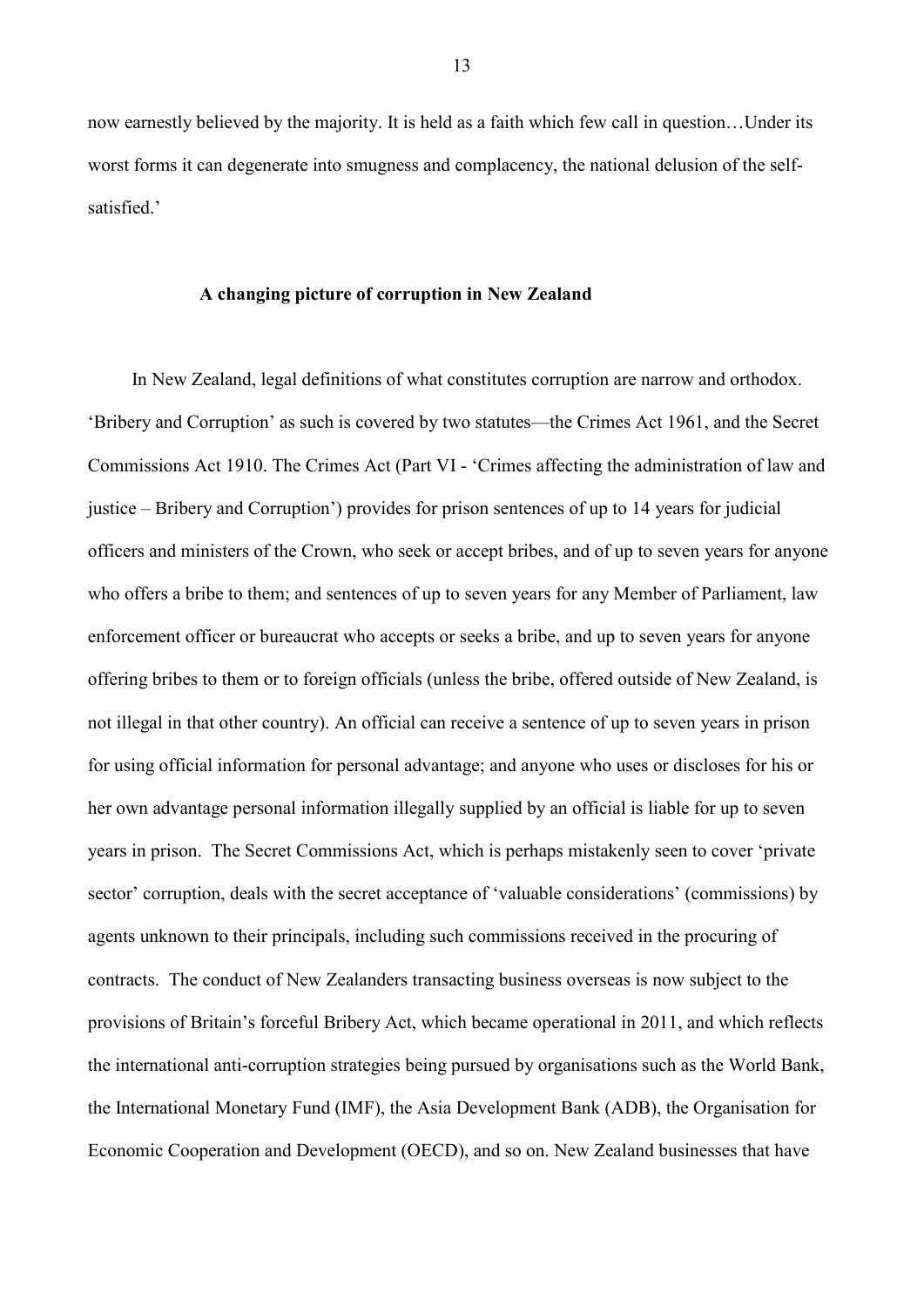close dealings with enterprises in countries where corruption is endemic may be more at risk of falling foul of the provisions of this particular piece of legislation.

 The penalties under the Secret Commissions Act are currently light, and are now under legislative reconsideration, with the aim of bringing them into line with the bribery and corruption penalties applying under the Crimes Act. Also, Parliament is currently considering extending the corruption provisions in the Crimes Act to cover 'trading in influence' – whereby a public official, in exchange for advantages, undertakes to use his influence to benefit the person who provides the advantages. These initiatives follow governmental consideration of law changes that would be required in New Zealand were Parliament to ratify the United Nations Convention against Corruption (more on this below).

Even before the world financial crisis of 2008, financial fraud had become glaringly apparent in New Zealand. A former head of New Zealand's Serious Fraud Office (SFO) publicly admonished corporate directors for doing too little about 'financial crime and corruption' in their organisations, in the light of a series of high profile convictions of finance company executives following a spate of institutional collapses linked to the international financial crisis of the late 2000s, and involving the loss to investors of hundreds of millions of dollars. He argued that New Zealand is today socially, ethnically and financially—'in terms of rich and poor in our society'—a 'very different country than we were a few years ago and, particularly since the global financial crisis' (Birchfield, 2012). The former director dismissed the value of the CPI's rating of New Zealand: in his view, company directors and legislators were sweeping the country's growing crime and corruption problem under the board table.' In support of his arguments, he cited the results of an SFO survey, which indicated that a majority of New Zealanders did not share the CPI's view of corruption in their country: only 37% of respondents believed that the country was 'largely free' of serious fraud and corruption. At the height of the share market boom before the October 1987 crash, illegal and dodgy commercial practices were rife. According to Bruce Jesson (1999: 126), 'Not only did the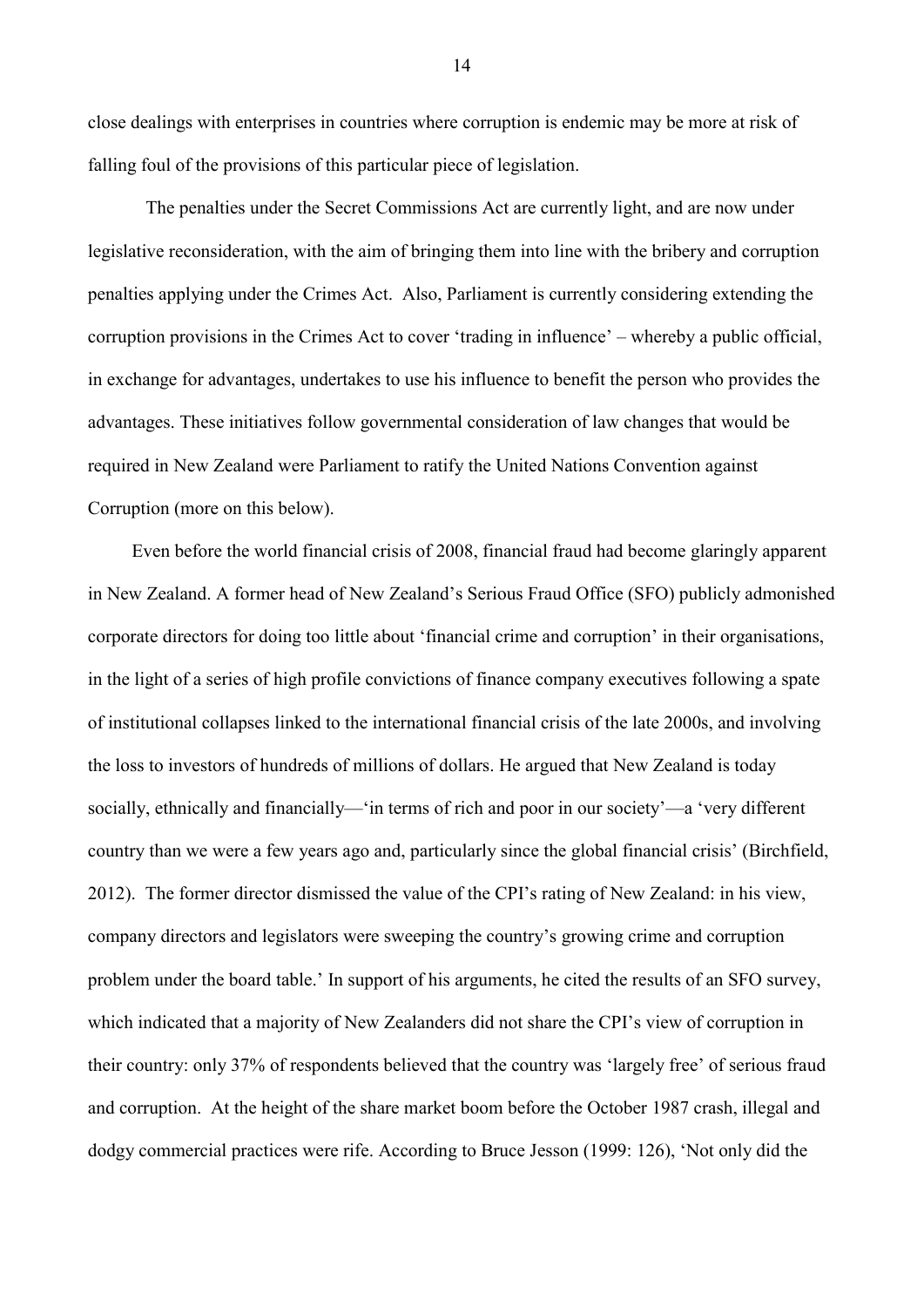ethical standards of business collapse during the share market boom, but so also did the notion that there should even be ethical standards...'

A Price Waterhouse Cooper/Office of the Auditor-General (2011) survey of fraud and corruption in New Zealand organisations of various sizes found that such events in the previous two years, with a cost of more than \$100,000, were reported by up to eight percent of respondents. Fraud and/or corruption events in the previous two years, with a cost of between \$10,000 and \$100,000, were reported by up to 9.5 percent of those surveyed. A KPMG survey in 2012 of fraud, bribery and corruption in Australia and New Zealand, while not providing separate data on each country, found that 'almost three-quarters of respondents reported that their organisation has experienced behaviours that are defined as bribery or corruption' (KPMG, 2013: 34). Moreover, while perpetrators of fraud were more likely to be non-management employees, a 'real concern' was that fraud committed by senior executives and company directors had doubled since 2006 (KPMG, 2013: 9). The study also found that more than half of the respondents indicated that their organisations did not perform active monitoring of bribery and corruption payments.There is no central clearing house for information about the prosecution and conviction of New Zealand public officials on corruption or fraud charges, but some casual research only between 2001 and 2005 uncovered a not insubstantial list (Gregory, Zirker and Scrimgeour, 2012: 14-15; Gregory, 2002, 2006. See Appendix. It can also be noted in this connection that New Zealand has no common law offence of 'Misconduct in Public Office', such as exists in Hong Kong.)

More needs to be known about how New Zealanders perceive activities that could be called corrupt. Taito Philip Field, a Samoan New Zealander who became the first New Zealand MP to be convicted and imprisoned for corruption, claimed at his trial in 2009 that New Zealanders did not understand the time-honoured Pacific tradition of gift-giving. The Supreme Court, which unanimously rejected his appeal, said that any gift-giving to officials with the power to influence a relevant case represented corruption.<sup>7</sup> The then head of New Zealand's immigration service, Mary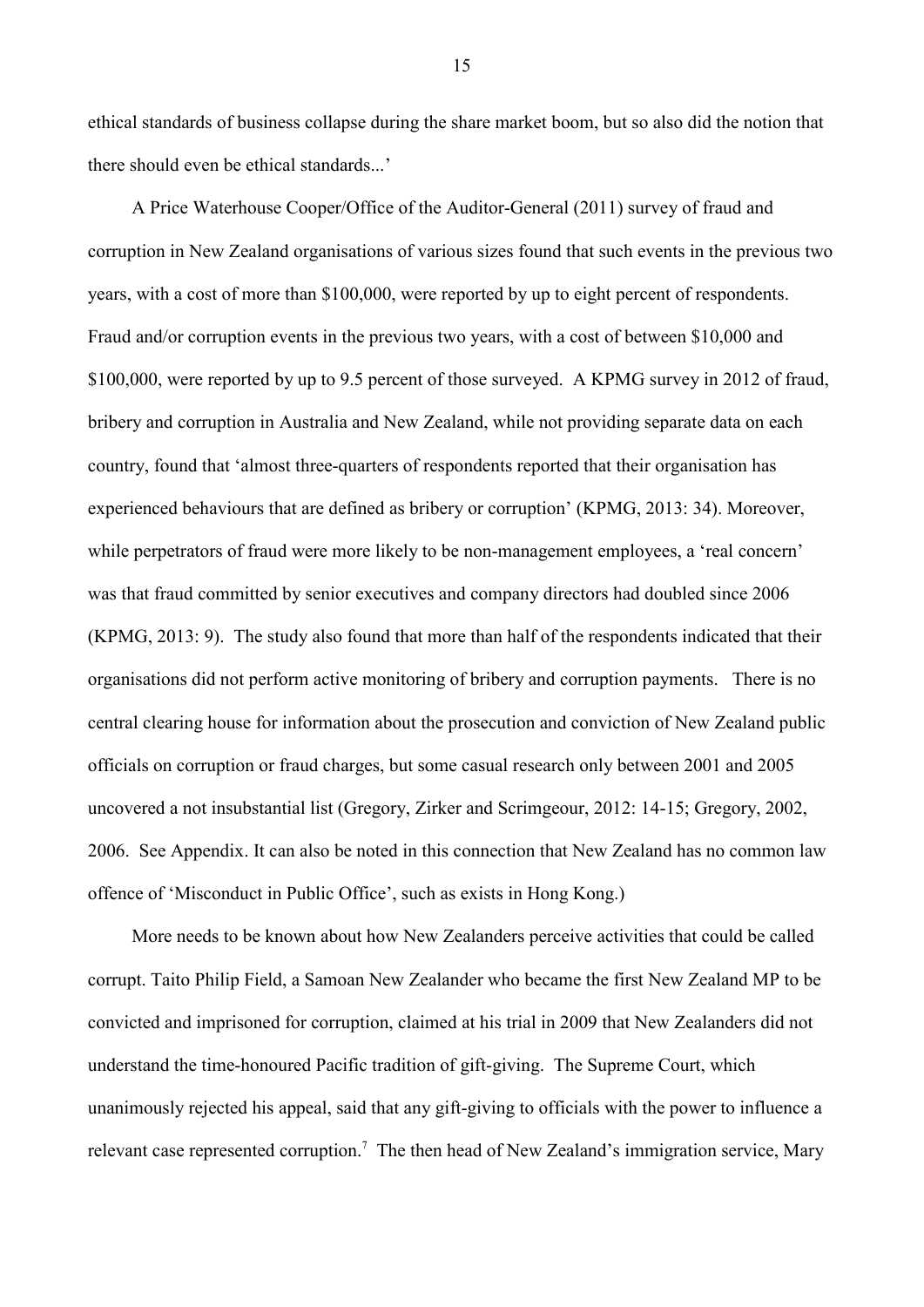Anne Thompson, was seen to have practised nepotism in 2008, in attempting to gain residency to New Zealand for some of her Pacific Island extended family members. She also pleaded guilty to having falsely claimed to have received a doctorate from the London School of Economics and Political Science (Gregory, 2009). Donna Awatere Huata, an MP at the time of committing her offences, was sentenced in 2005 to 33 months in jail for stealing from a Māori trust set up to help under-privileged children, and for perverting the course of justice. In 2011, a former Accident Compensation Corporation (ACC) National Property Manager was convicted on charges of corruption while in office and sentenced to eleven months of home detention. In recent years, there have been several cases of MPs 'double-dipping' on accommodation allowances, and exorbitant uses of travel allowances. After public scrutiny the Deputy Prime Minister, Bill English, repaid \$12,000 worth of housing allowances. These public controversies are New Zealand's milder version of the much larger frauds perpetrated on British taxpayers in recent years by several Westminster MPs. While not comparable in scope or size to the most egregious cases that were uncovered in Britain, they do not help to sustain public trust in New Zealand's politicians. Commenting on practices that were commonplace in the late 1990s, criminologist Greg Newbold (2000: 42) observed that, 'The squandering of millions of dollars by politicians and public servants through expensive trips abroad, golden handshakes and opulent conferences is now well known.'

In 2000 the then State Services Commissioner argued that there were two countervailing pressures against New Zealand's record of honesty in the public sector. The first related to documents of national identity and residents' permits, and their importance to an increasing level of Asian-based international organised crime activity in the Pacific region. In his words:

…since the end of the Cold War there has been an increase in both political instability and international criminal activity in our region. International organised crime based in Asia is having an impact in the Pacific, including in New Zealand. Documents of national identity and residents' permits have a particular value in this milieu. The criminals have large sums at their disposal. The sums of money that can be offered to officials are very large compared with officials' annual salaries (State Services Commission 2000: 3-4).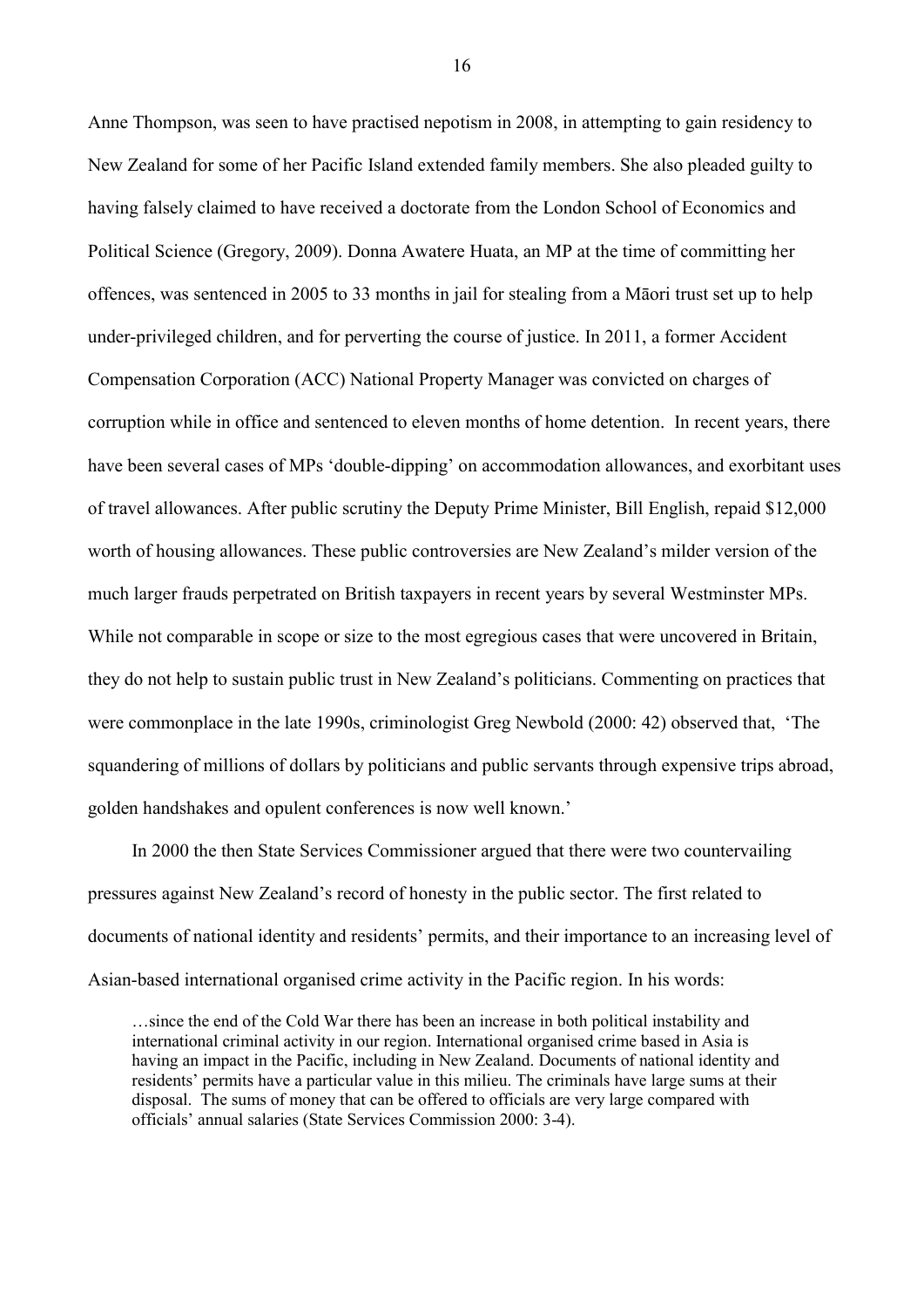The second risk factor, according to the Commissioner, was the fact that personal information had become 'a marketable and valuable commodity'.

### **Corruption issues and reputational risks in New Zealand**

The relationship between corruption and national reputation in countries with a free press is typically mediated by the national news media. New Zealand's impressive successes in combatting corruption, retaining its CPI status as the perceived least corrupt country in the world, and as the best place to do business, <sup>8</sup> as well as a veritable parade of other impressive rankings and awards, are ceremonially and repeatedly recorded in the country's news media. Nevertheless, dire warnings of the 'slippery slope' of corruption, and the need for 'more transparency', also figure prominently, occasionally in the same reports.<sup>9</sup> It is clear that New Zealanders have a lot to lose, although repeated sterling non-corruption rankings lead to complacency, and represent a potential disincentive to anti-corruption policy-making, and vigilance in defence against corruption. Even as national corruption scandals, 'loopholes' in New Zealand's legislation, the apparent growth of organised crime, and, perhaps—most threatening of all—the rapid growth of income inequality in New Zealand, make their way into headlines, New Zealand's international reputation seems to prosper. How long will this last?

Corruption scandals have increased exponentially in the last five years, at least in their coverage in New Zealand's media. The most prominent recent example of these followed the New Zealand Police arrest (in concert with the American FBI) of Kim Dotcom, a multi-millionaire German internet site operator with a shady past, residing in New Zealand and accused of massive copyright violations through his 'Mega Upload' site, which at one point accounted for nearly five percent of the world's internet traffic. Dotcom (his name changed legally to reflect his occupation) seems to have had special support in his successful bid for New Zealand residency.<sup>10</sup> Soon after his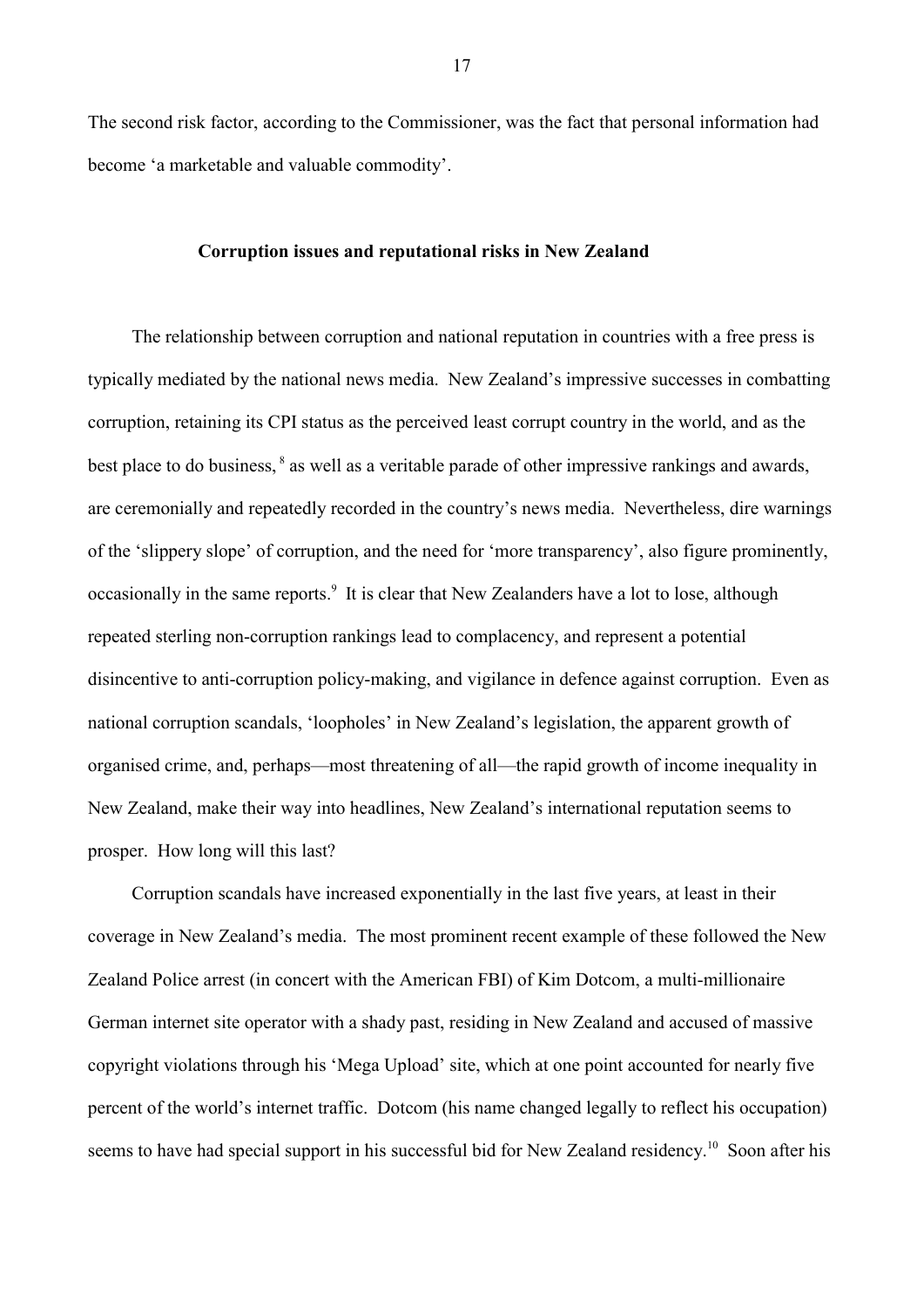arrest he announced that a member of the ruling National Party coalition, John Banks—the only Association of Consumers and Taxpayers (ACT) MP in the House of Representatives, had accepted an 'illegally anonymous' \$50,000 campaign donation from him during his (Banks') unsuccessful 2010 Auckland mayoral campaign.<sup>11</sup> The rules are clear on this: if a candidate knows the source of a major campaign donation, it must be listed by source, not as 'anonymous,'as Dotcom's had been. A number of candidates, including Bank's former rival in the 2011 Parliamentary election (as head of the new Conservative Party), Colin Craig, have expressed outrage at this 'corrupt behaviour,' and are moving to replace Banks at the first opportunity.<sup>12</sup> In any event, both Banks' and New Zealand's reputations were threatened by this, with the New Zealand Police investigating alleged campaign violations<sup>13</sup> before deciding, on apparently shaky grounds, not to press charges.<sup>14</sup>

It is beyond the scope of this paper to list all of the recent corruption scandals that pose reputational risks to New Zealand. Suffice it to say that there has been a series of scandals of various kinds involving prison guards, police officers, and former and current officials (including a former Minister of Justice) involved with allegedly fraudulent investment schemes, and so on, some of which are listed in the Appendix. While it can be argued that the public prosecution of such cases is in keeping with New Zealand's corruption-free reputation, the recently reported growth of organised crime in New Zealand, sometimes linked to the Chinese Triads and other groups involved in illegal drug manufacturing and distribution, has the potential to sully this reputation. In this context, the apparent reluctance of New Zealand to ratify (after signing in 2003) the United Nations Convention against Corruption (UNCaC), which would compel major public officials and their families to maintain full financial transparency, and the *belated* passage of the Anti-Money Laundering and Countering Financing of Terrorism Act (Public Act 2009 No. 35, which only went fully into effect in 2013), suggest a degree of inertia in New Zealand's defence of its clean, green image.<sup>15</sup> Regarding the latter, anti-money laundering legislation has been at the forefront of worldwide anti-corruption efforts over the past several decades, but New Zealand's belated adoption of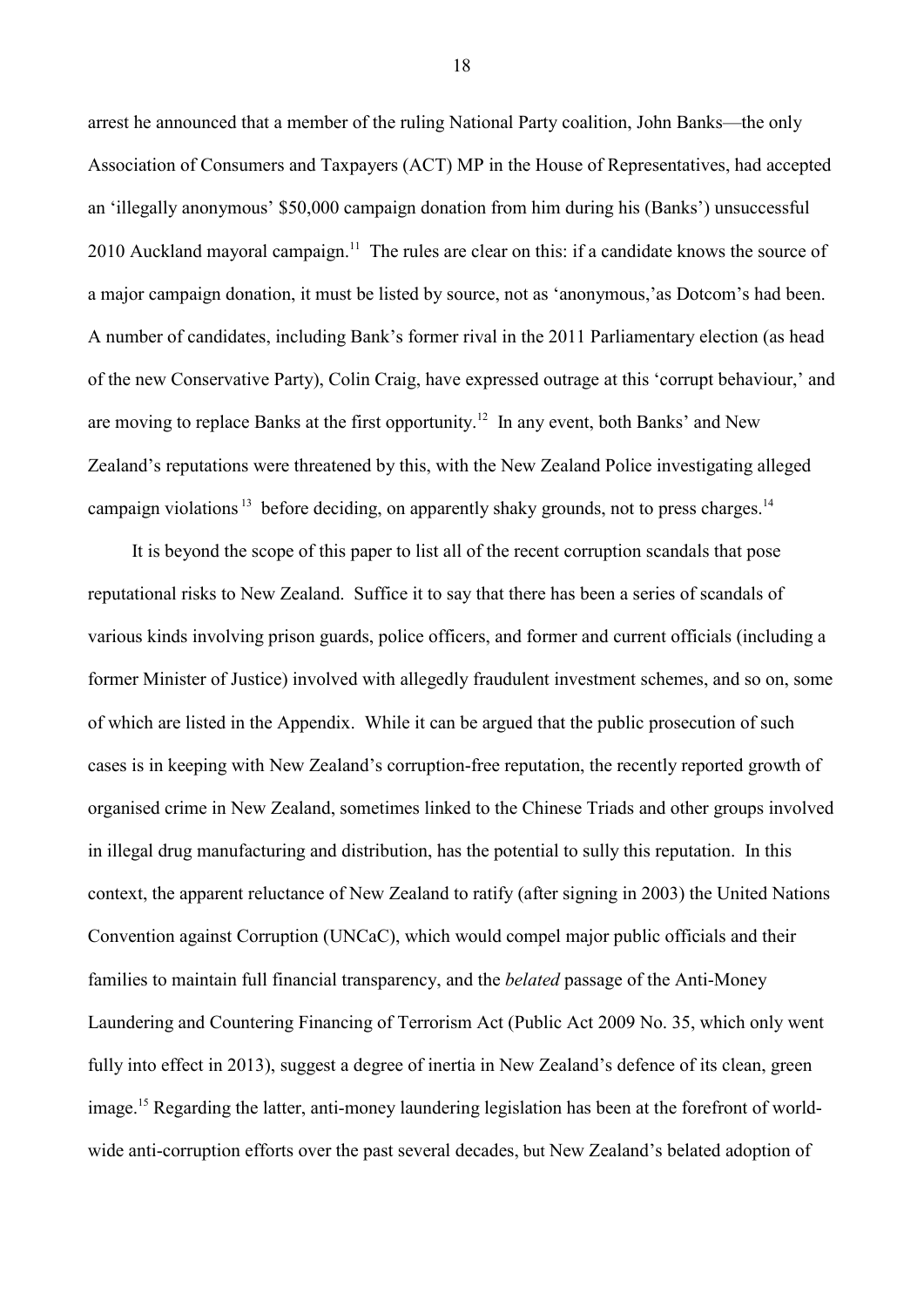this legislation required extraordinary training of local firms,<sup>16</sup> most of which have been engaged in high levels of foreign trade, apparently without formal/legal observation of international legal norms in combatting corruption.<sup>17</sup> There is little doubt that the Anti-Money Laundering Act, as it is gradually implemented, will have a major remediating impact in this previously grey area of New Zealand's global financial linkages.

Revelations in 2012 that a loophole in New Zealand's trust laws allows off-shore parties with no legal connection to New Zealand to establish tax-free trust havens suggest a further challenge to the country's non-corrupt reputation.<sup>18</sup> As an intermediary for Cayman Islands-style banking secrecy, it is increasingly presumed that New Zealand is indirectly benefitting through its trust system from global financial malfeasance, at least some of which is certain to be corruption.

A recent Bill before the House to control the worst excesses of Parliamentary 'lobbying' underscores yet another risk to New Zealand's non-corrupt reputation.<sup>19</sup> Largely uncontrolled lobbying in Parliament has increasingly been reported in the news media as a growing problem that is often linked to corruption. Efforts to regulate lobbying have encountered significant resistance,  $20$ raising further doubts about the authenticity of New Zealand's reputation.<sup>21</sup> Open access to the nation's MPs has long been seen as a hallmark of New Zealand's vibrant democracy. Lobbyists have quickly come to represent a direct threat to the country's non-corrupt reputation, and thus to its democratic tradition.

Arguably, the most corrosive change in New Zealand society is the marked growth in income inequality that has beset the country since the neo-liberalisation of the state, beginning in 1988, and its impact upon a putative growth in corrupt tendencies. As news reports noted in 2011 and 2012, the gap between the rich and the poor has increased more than in any other OECD country over the past two decades, on top of a widening gap in all other OECD countries.<sup>22</sup> A recent Salvation Army report stresses this, arguing that increasing numbers of New Zealanders had been marginalised in the last two years.23 This manifests itself immediately in the well-being (or lack thereof) of children,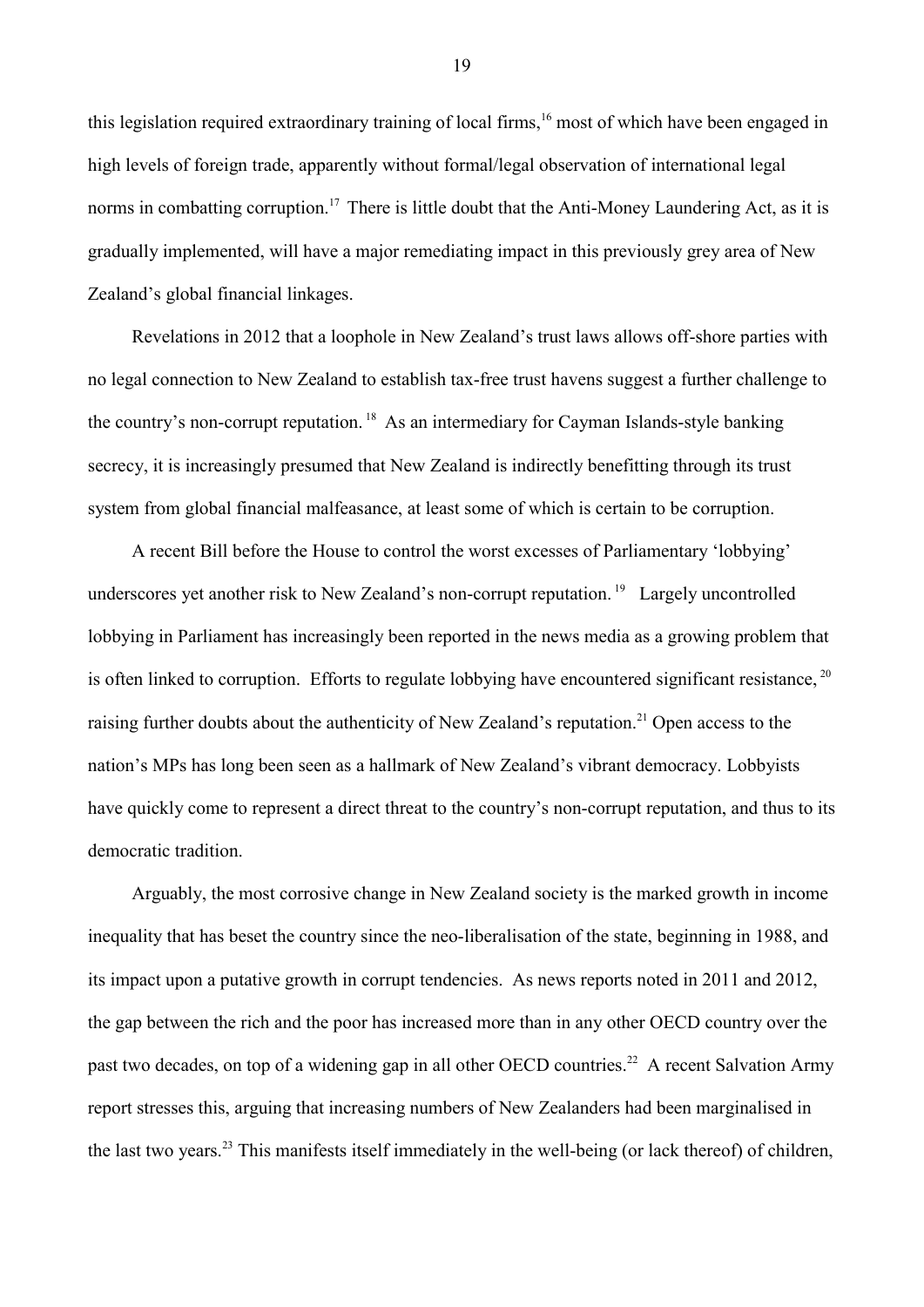$24$  and in deteriorating race relations.<sup>25</sup> With the wealthiest one per cent of the population now owning three times more than 'the combined cash and assets of the poorest 50 per cent',  $^{26}$  the presumption is that increasing crime, including corruption, and even a surge in some diseases, might result.<sup>27</sup>

Probably the most aggressive current assault on New Zealand's non-corrupt reputation is materialising in the city of Christchurch's rebuilding project, following the destructive earthquakes of 4 September 2010, and 22 February 2011. Despite explicit warnings in the national media of the potential for fraud and corruption in the multi-billion dollar rebuilding project, $^{28}$  contractors using public funds have made significant use of illegal migrants, paying miniscule wages, and in violation of visa restrictions. <sup>29</sup> Another alleged fraud, worth 'billions of dollars', was reported in the national media to be under investigation by the Serious Fraud Office in late 2012.<sup>30</sup>

#### **Conclusion**

In providing a set of largely narrative reasons as to why New Zealand has for a very long time been a country without significant levels of governmental and other corruption, and while suggesting that the country's top ranking on the CPI does not tell the full, or even the most interesting story, we do not mean to imply that all of a sudden corruption is becoming a major problem in New Zealand. Rather, we argue that there are significant recent signs that it is becoming an issue of increasing, if still little recognised, public importance, and that the country's strong international reputation may warrant closer scrutiny. While recent evidence may go nowhere near indicating that corruption in New Zealand may grow to a scale comparable to that in many other countries, nevertheless, if New Zealanders are genuinely concerned to maintain the standards they have been accustomed to in the past, then more public policy attention may soon need to be given to this complex and difficult issue.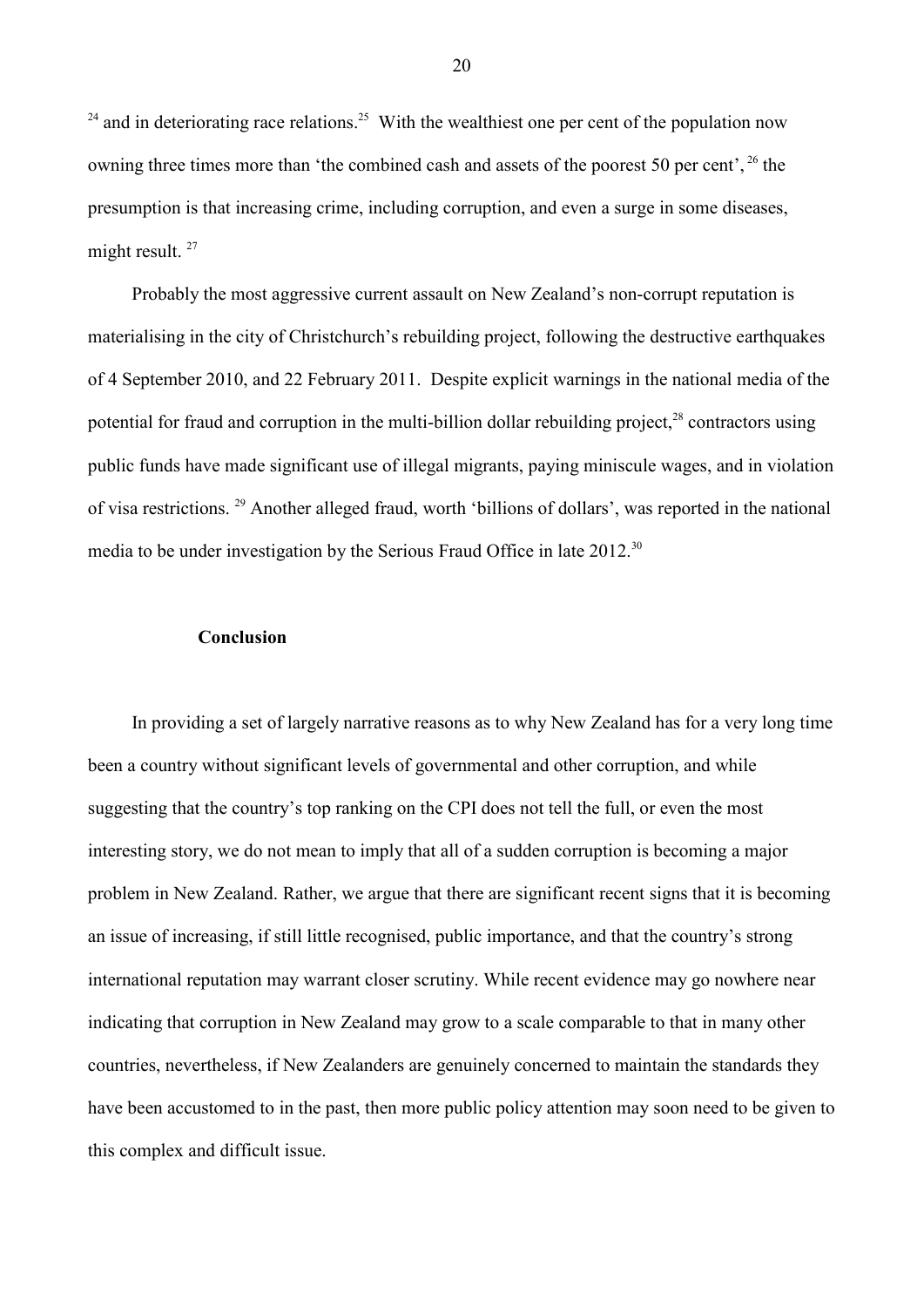# **Appendix**

- 1. An Immigration Department officer pleaded guilty to accepting \$100,000 in bribes to secure permanent residency for Korean immigrants and was jailed for two-and-a-half years.
- 2. A Housing New Zealand employee was jailed for accepting bribes amounting to \$60,000.
- 3. A Department of Conservation senior manager was jailed for defrauding his department of \$180,000.
- 4. A case manager with the former Department of Work and Income (DWI) was imprisoned for selling confidential beneficiary information to a repossession agent and for stealing more than \$30,000 from the department.
- 5. A senior property manager for the same department was jailed for three years after receiving nearly \$640,000 in bribes.
- 6. Another official of this department pleaded guilty to 32 charges of misappropriation totalling more than \$30,000.
- 7. In March 2002 yet another employee of DWI, who had worked for the department for 16 years, was jailed for defrauding the agency of more than \$81,000.
- 8. A Customs Service official was jailed after pleading guilty to bribery and fraud charges involving the importation of luxury stolen cars.
- 9. An official with the Ministry of Economic Development was jailed for 18 months for using official information to set up his own business.
- 10. A clerk in the same ministry was convicted of stealing more than \$25, 000 from her employer.
- 11. A Fire Service national commander resigned after an internal investigation found he had spent 'a significant amount' of public money on family travel and private international phone calls.
- 12. A Customs Service officer sentenced to nine years in jail for his involvement in drug smuggling by organised crime.
- 13. An Inland Revenue Department (IRD) officer pleaded guilty to six charges of failing to maintain the secrecy of taxpayers' and the department's information.
- 14. Another IRD officer was jailed for selling taxpayers' details to debt collectors.
- 15. A ministerial secretary was convicted for her part in passing on confidential Inland Revenue Department information to a family member chasing a debt.
- 16. Forty-three staff of the Ministry of Social Development were caught committing fraud totalling \$729,442 during 2000 – 2003.
- 17. An Immigration Service official was sacked after requesting sexual favours from a woman applicant.
- 18. An Immigration Service worker charged with stealing from foreigners in the course of his work faces seven years' jail if found guilty (case pending).
- 19. In a very high profile case, a manager in the Ministry of Social Development was jailed for five and ahalf years for defrauding the agency of \$1.9 million over a period of 28 months, and for receiving a benefit while working full-time in the organisation.

Earlier in the 1990s, the Executive Director of New Zealand's Sports Foundation was imprisoned for stealing over \$1 million from the organisation; a former railways consultant was sent to jail for defrauding New Zealand Railways of \$46,000; a commercial manager of the Electricity Corporation of New Zealand, was jailed for defrauding the organisation of \$1.1million; and a former Controller and Auditor-General himself was jailed for defrauding the public purse of about \$56,000 while in office.

**\_\_\_\_\_\_\_\_\_\_\_\_\_\_\_\_\_\_\_\_\_\_\_\_\_\_\_\_\_\_\_\_\_\_\_\_\_\_\_\_\_\_\_\_\_\_\_\_\_\_\_\_\_\_\_\_\_\_\_\_\_\_\_\_\_\_\_\_**

 **\_\_\_\_\_\_\_\_\_\_\_\_\_\_\_\_\_\_\_\_\_\_\_\_\_\_\_\_\_\_\_\_\_\_\_\_\_\_\_\_\_\_\_\_\_\_\_\_\_\_\_\_\_\_\_\_\_\_\_\_\_**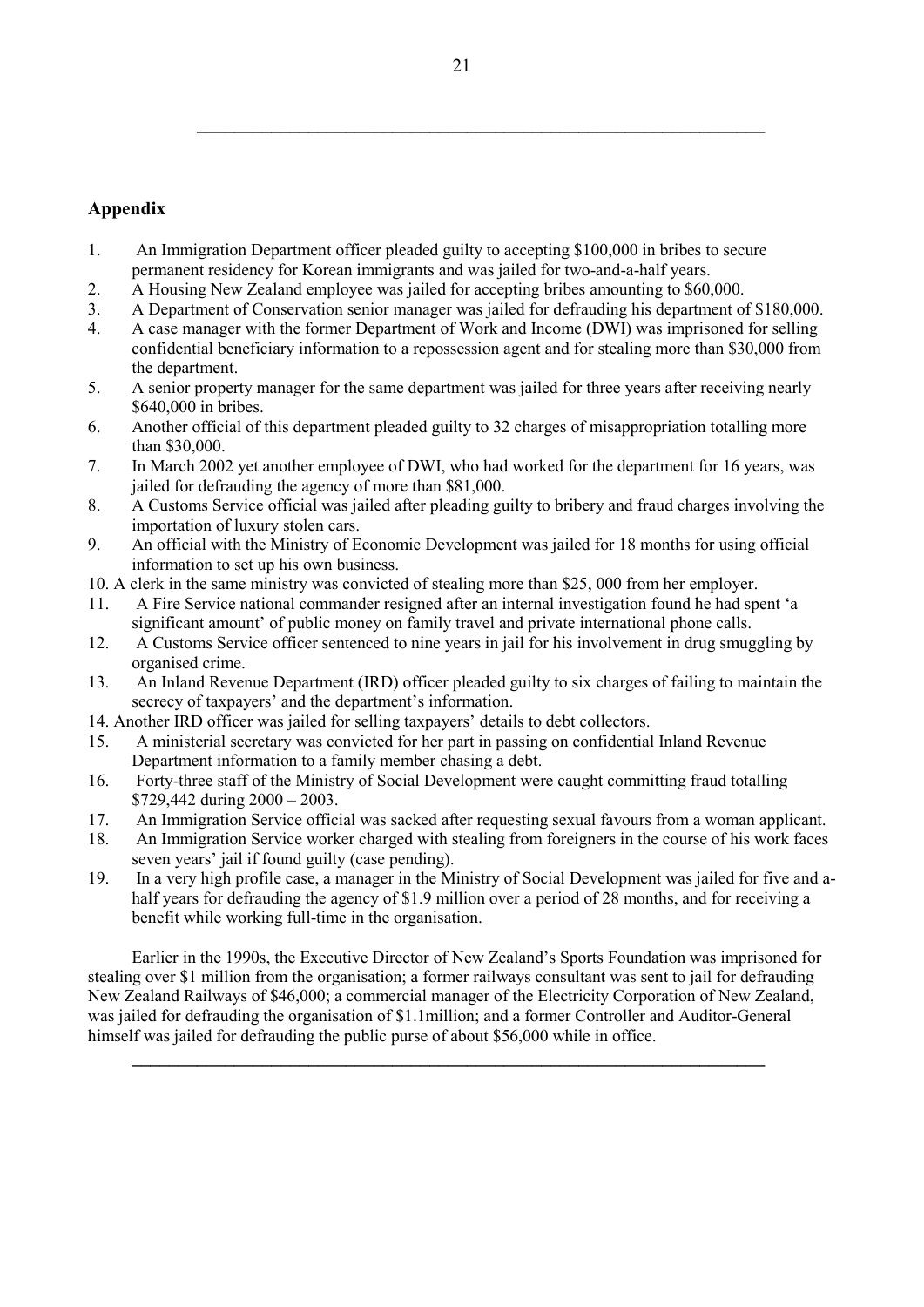#### **References**

- Bassett, Michael and King, Michael (2000) *Tomorrow Comes the Song: A Life of Peter Fraser*, Auckland: Penguin.
- Bauhr, Monika and Nasiritousi, Nagmeh (2011) 'Why Pay Bribes? Collective Action and Anti-Corruption Efforts', *Working Paper Series 2011: 18*, The Quality of Government Institute, University of Gothenburg, Gothenburg.
- Belich, James (1998) *The New Zealand Wars and the Victorian Interpretation of Racial Conflict*, Auckland: Penguin.
- Birchfield, Reg (2012) 'Cover Story: Boards Blasé About Management', New Zealand Management, September. http://www.management.co.nz/Editorial.asp?eID=61744&Wcat=7
- Cardona, Francisco (2013) Spain: Corruption, Weak Institutionalization, Unfinished Democratization, *Public Administration Review*, 73 (1): 95-96.
- Duff, Oliver (1941) *New Zealand Now*, Wellington: Department of Internal Affairs.
- Emerson, Ralph Waldo (1841) *Self-Reliance*, Hoboken NJ: BiblioBytes (electronic).
- Esping-Andersen, Gosta (1990) *The Three Worlds of Welfare Capitalism*, Princeton NJ: Princeton University Press.
- Fischer, David (2012) *Fairness and Freedom: A History of Two Open Societies: New Zealand and the United States*, New York: Oxford University Press.
- Galtung, Fredrik (2006) 'Measuring the Immeasurable: Boundaries and Functions of (Macro) Corruption Indices', in Charles Sampford *et al* (eds) *Measuring Corruption*, Aldershot UK: Ashgate.
- Gregory, Robert (1999) 'Social Capital Theory and Administrative Reform: Maintaining Ethical Probity in Public Service', *Public Administration Review,* 59 (1): 63-75.
- Gregory, Robert (2002) 'Governmental Corruption in New Zealand: A View Through Nelson's Telescope?' *Asian Journal of Political Science,* 10 (1): 17-36.
- Gregory, Robert (2003) 'New Zealand The End of Egalitarianism?' in Christopher Hood and B. Guy Peters, with Grace Lee (eds), *Reward for High Public Office: Asian and Pacific Rim States*, London: Routledge.
- Gregory, Robert (2006) 'Governmental Corruption and Social Change in New Zealand: Using Scenarios, 1950-2020', *Asian Journal of Political Science*, 14 (2): 117-139.
- Gregory, Robert (2009) 'No Suspicious Circumstances? Contractualism and Reputation-Protection in Political-Bureaucratic Relations – The Case of New Zealand Immigration', in Paul Roness and Harald Sætren (eds) *Change and Continuity in Public Sector Organisations: Essays in Honour of Per Laegreid,* Bergen: Fagbokforlaget.
- Gregory, Robert, Zirker, Dan and Scrimgeour, Frank (2012) 'A Kiwi Halo? Defining and Assessing Corruption in a "Non-Corrupt" System', *Asia Pacific Journal of Public Administration*, 34(1): 1-29.
- Griffin, James (1990) *Wren, John (1871-1953)*, Australian Dictionary of Biography, 12, Melbourne: Melbourne University Press.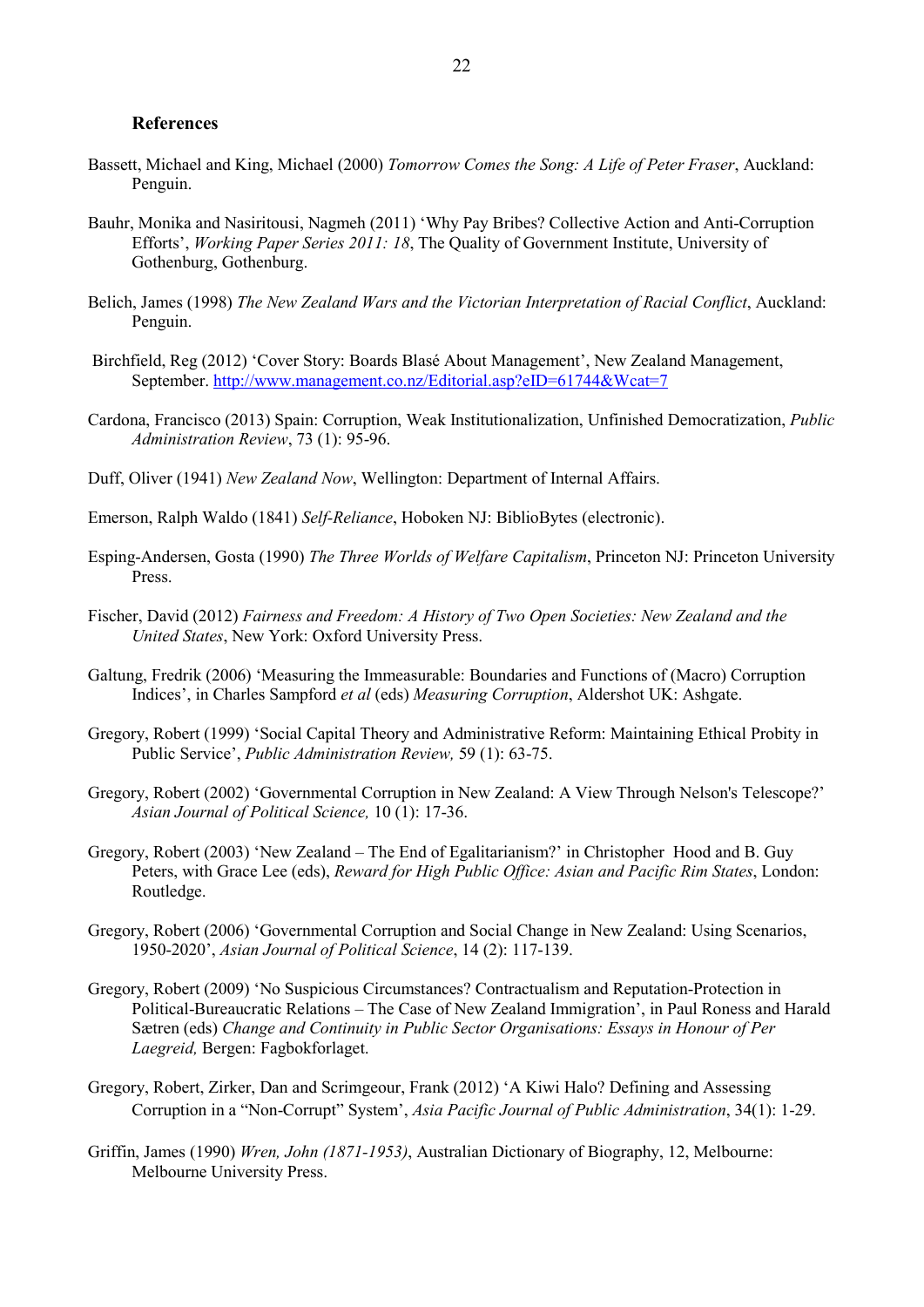Griffin, James (2004) *John Wren: A Life Reconsidered*, Melbourne: Scribe.

- Holmes, Leslie (2010) 'Australian Police Corruption in Comparative Perspective', paper delivered to the 58<sup>th</sup> annual conference of the Australian Political Studies Association, University of Melbourne, 26-29 September.
- Hood, Christopher and Lodge, Martin (2006) *The Politics of Public Service Bargains: Reward, Competency, Loyalty – And Blame*, New York: Oxford University Press.
- Jesson, Bruce (1999) *Only Their Purpose Is Mad*, Palmerston North: The Dunmore Press.
- King, Michael (2003) *New Zealanders at War*, Auckland: Penguin.
- KPMG (2013) *A Survey of Fraud, Bribery and Corruption in Australia & New Zealand 2012*. Available at: http://www.kpmg.com/au/en/issuesandinsights/articlespublications/fraud-survey/pages/fraudbribery-corruption-survey-2012.aspx?chan=story1
- Lipson, Leslie (1948) *The Politics of Equality: New Zealand's Adventures in Democracy*, Chicago: University of Chicago Press.
- Martin, John (1988) *A Profession of Statecraft? Three Essays on Some Current Issues in the New Zealand Public Service*, Wellington: Victoria University Institute of Policy Studies.
- Martin, John (2010) 'The Age of the Mandarins? Government in New Zealand 1940-51', paper presented to a conference, *The Seven Dwarfs and the Age of the Mandarins: Australian Government Administration 1940s to 60s*, Australian National University, Canberra, 3 November.

Newbold, Greg (2000) *Crime in New Zealand*, Palmerston North: Dunmore Press.

- Polaschek, Ray (1958) *Government Administration in New Zealand*, London: Oxford University Press.
- PricewaterhouseCoopers/Office of the Auditor-General New Zealand (2011) *Global Economic Crime Survey: New Zealand Results*, Wellington: Office of the Auditor-General.
- Quah, Jon (2003) *Curbing Corruption in Asia: A Comparative Study of Six Countries*. Singapore: Eastern Universities Press.
- Quah, Jon (2010) *Curbing Corruption in Asian Countries: The Difference Between Success and Failure*, paper presented at the Fourth International Conference on 'Public Management in the 21<sup>st</sup> Century: Opportunities and Challenges', Macau SAR, 22-23 October.
- Quah, Jon (2011) *Curbing Corruption in Asian Countries: An Impossible Dream?* Bingley, UK: Emerald Group Publishing.
- Roberts, John (1978) 'Society and its Politics', in Ian Wards (ed), *Thirteen Facets: The Silver Jubilee Essays Surveying the New Elizabethan Age, a Period of Unprecedented Change*, Wellington: Government Printer.

Siegfried, André (1914) *Democracy in New Zealand*, translated from the French by E V Burns, London: Bell.

State Services Commission (2000) *Annual Report of the State Services Commission for the Year Ended 30 June 2000*, Wellington: New Zealand State Services Commission.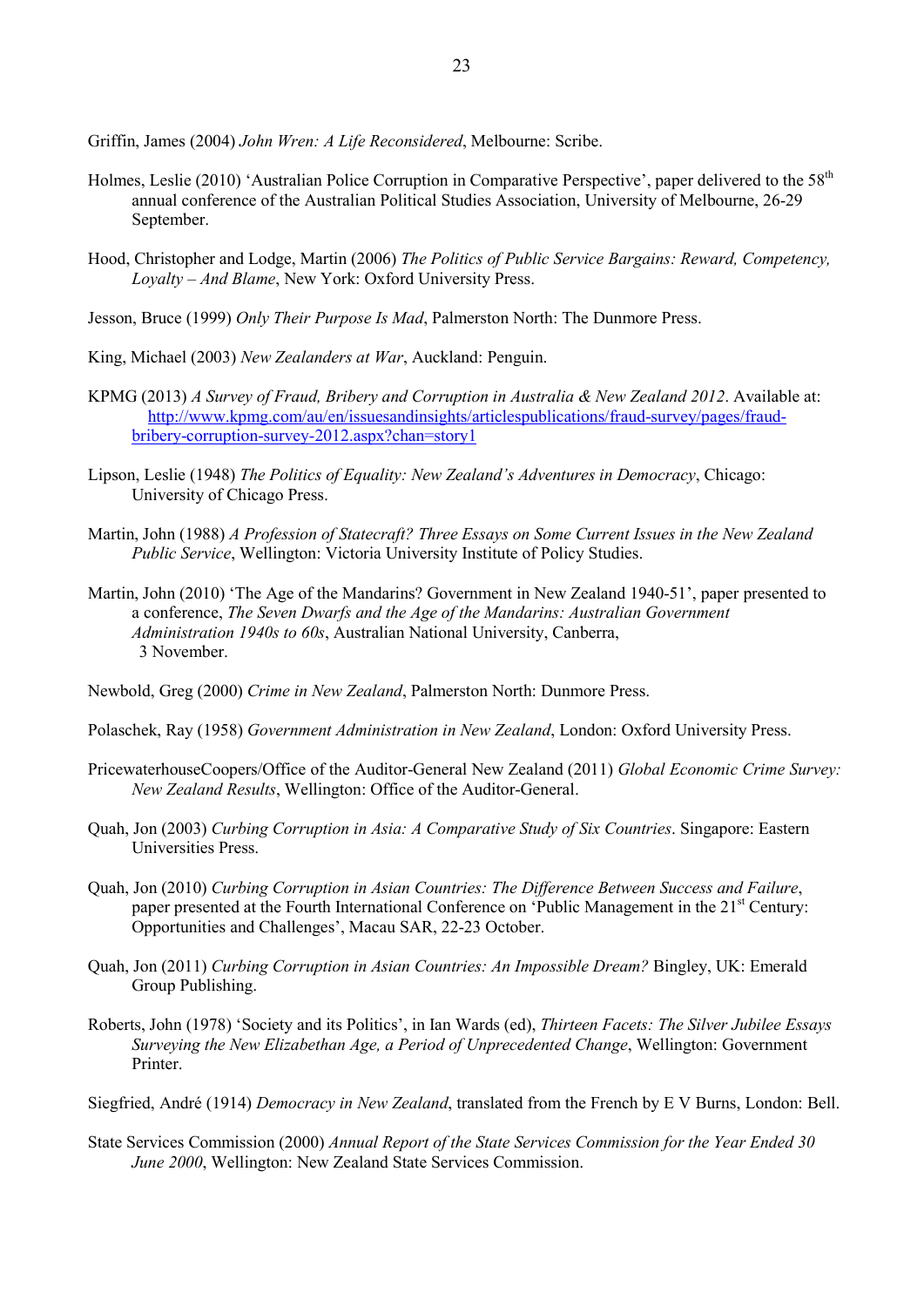Sutch, William (1969) *Poverty and Progress in New Zealand: A Reassessment*, Wellington: Reed.

Temple, Philip (2002) *A Sort of Conscience: The Wakefields*, Auckland: Auckland University Press.

Webb, Leicester (1940) *Government in New Zealand*, Wellington: Department of Internal Affairs.

Weller, Patrick, Wanna, John and Patapan, Haig (eds) (2005) *Westminster Legacies: Democracy and Responsible Government in Asia and the Pacific*, Sydney: University of New South Wales Press.

Zirker, Dan, Gregory, Robert and Scrimgeour, Frank (2012), 'Iceland *Agonistes* and a Kiwi Halo: Comparative Perceptions of Corruption and the Rapid Descent of a Leading "Non-Corrupt" Country, 2005-2012', paper delivered to the annual New Zealand Political Studies Association annual conference, Wellington, November 28-30.

#### **Notes**

-

<sup>10</sup> The Dotcom scandal is sometimes portrayed in the media as representing a major threat to New Zealand's noncorrupt reputation. 'Editorial: Kim Dotcom sets off year of fireworks for politicians', *New Zealand Herald*, 27/12/2012.

<sup>11</sup> It was listed as anonymous, and Banks has said that he was unaware of its source despite Dotcom's frequent testimony to the contrary.

www.stuff.co.nz/national/politics/6877074/Colin-Craig-And-John-Banks-Compared, accessed 08/02/2013. <sup>13</sup> John Hartevelt (2012) 'Widening Banks Campaign Donations Probe', *Fairfax NZ News*, 30/04/2012:

 $\frac{15 \text{ http://www.legislation.govt.nz/act/public/2009/latest/DLM2140720.html}}{15 \text{ http://www.legislation.govt.nz/act/public/2009/latest/DLM2140720.html}}$ , accessed 08/02/2013.

<sup>1</sup> The Australian and New Zealand Army Corps (ANZAC) was an expeditionary force that fought in the First World War's Battle of Gallipoli in 1915.

<sup>&</sup>lt;sup>2</sup> New Zealand's welfare state developed more along the lines of the British 'model' rather than the more strongly social-democratic Scandinavian one. See Esping-Andersen (1990).

<sup>3</sup> http://en.wikipedia.org/wiki/List\_of\_countries\_by\_income\_equality

<sup>4</sup> In this system, which endured until the radical reforms of the 1980s and 90s, the government held the ring in negotiations among the three dominant pressure groups – the Federation of Labour, the Employers' Federation, and Federated Farmers.

<sup>5</sup> Essentially, the terms of this tacit bargain are that the political executive will forego involvement in the recruitment and promotion of public servants, who in turn will forego some political rights in return for security of employment and dutiful loyalty to the government of the day.

<sup>6</sup> See Bauhr and Nasiritousi (2011). 'Greed' corruption refers to actions of political and bureaucratic grandees who greedily capture state assets by virtue of their high positions in government. 'Need' corruption is engaged in by middle and lower-level officials who pettily seek to enhance their income by exploiting the discretionary authority they are able to exercise over citizens with whom they directly transact.

 $<sup>7</sup>$  An MP for 15 years, Field was sentenced to six years in jail.</sup>

<sup>&</sup>lt;sup>8</sup> See: Ben Chapman Smith and Hamish Fletcher (2012) 'NZ Ranked Best in World to Do Business', New Zealand Herald, 16/11/2012: http://www.nzherald.co.nz/business/news/article.cfm?c\_id=3&objectid=10847700 , accessed 08/02/2013.

<sup>&</sup>lt;sup>9</sup> 'Editorial: The time has come for more transparency', *The New Zealand Herald*, 11/04/2012.

<sup>&</sup>lt;sup>12</sup> *Fairfax NZ News*, 'Colin Craig and John Banks Compared', 08/05/2012:

www.stuff.co.nz/national/politics/6826949/Widening-Banks-campaign-donations-probe, accessed 08/02/2013. <sup>14</sup> Police found that Banks did solicit the donations but didn't have enough evidence under current legislation to charge him, specifically, that 'they could not establish Banks had the necessary knowledge that a \$15,000 donation from SkyCity was recorded as anonymous before he signed and submitted his return. They made the same finding about anonymous radio advertisements worth \$15,690 and two \$25,000 donations from internet million Kim Dotcom.' *Fairfax News NZ* 2012, 'Banks won't be charged, police say', *Fairfax News NZ*, 26/07/2012: http://www.stuff.co.nz/national/politics/7353754/Banks-won-t-be-charged-police-say .

<sup>&</sup>lt;sup>16</sup> For example, barristers Wilson and Harle in Auckland launched a website in 2010 to begin training corporate executives in the nuances of the new bill. As the website notes, 'A long-awaited upgrade of New Zealand's Anti-Money Laundering (AML) law was finally passed by Parliament late last year. But although this is one of the most farreaching pieces of law reform to hit the financial sector in recent years, it remains an over-arching framework only - it is not yet properly in force, and a lot of specific detail is still to be developed for particular sectors via subsidiary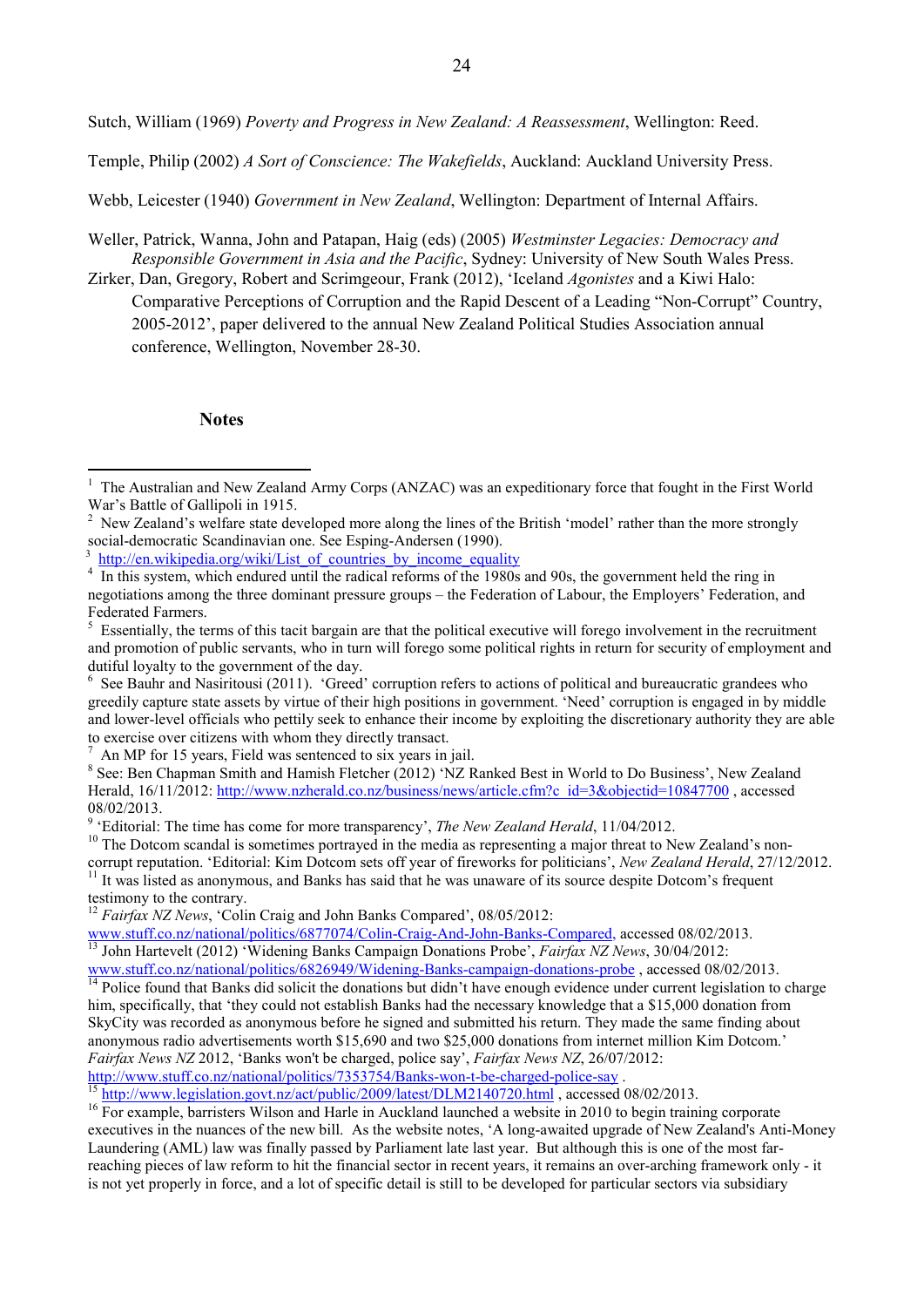regulations and guidelines. Now the "rubber" is starting to hit the road, with the Ministry of Justice starting to develop those details in a consultation paper covering the specific AML regime likely to apply to regulated "reporting entities". The Ministry and the other supervising agencies are keen "to test some initial thinking with industry" on the matters that will find their way into the detailed aspects of the regime: the regulations, codes of practice and guidelines that will flesh out the bare bones of the Anti-Money Laundering and Countering Financing of Terrorism Act 2009 (AML/CFT Act). This article recaps the essentials of New Zealand's new AML framework, and then examines some key aspects of the Ministry's detailed proposals, which are available at www.justice.govt.nz . Submissions can be made by 19 March 2010'. http://www.wilsonharle.com/new-zealand-s-anti-money-laundering-law-now-the-rubber-hits-the-road/ , accessed 10/02/2013.

 $17$  It is difficult to avoid the central importance of this fight against the most extreme forms of corruption. The British Bank, HSCB, for example, agreed in December of 2012 to pay nearly \$2 billion to US authorities after admitting to laundering at least \$881 million in drug trafficking money in a case that received close attention in the New Zealand media. The *New Zealand Herald* described it as 'the latest scandal to hit banks since the financial crisis started in 2008. Standard Chartered PLC, another British bank, signed an agreement with New York regulators on Monday to settle a money-laundering investigation involving Iran with a \$340 million payment.' APN 2012, 'HSCB to pay \$1.9b to settle money-laundering case', *New Zealand Herald*, 12/12/2012.

<sup>18</sup> A recent New Zealand TV-3 exposé underscored the use of New Zealand trust laws to establish anonymous tax-free trusts for off-shore interests: http://www.tv3.co.nz/October-7th---Treasure-

Islands/tabid/2059/articleID/79738/Default.aspx Accessed 08/02/2013.

<u>.</u>

<sup>19</sup> Adam Dudding (2011) 'Inside political lobbying', *Fairfax NZ News*, 17/07/2011:

www.stuff.co.nz/national/politics/5297632/Inside-political-lobbying , accessed 08/02/2013.

<sup>20</sup> John Hartevelt (2012) 'Lobbyists push back against bill', *Fairfax NZ News,* 25/10/2012:

www.stuff.co.nz/national/politics/7859944/Lobbyists-push-back-against-bill , accessed 08/02/2013; in an editorial in the *Dominion Post*, a constitutional lawyer stridently criticised the bill, arguing that the bill is badly drafted and would distance MPs from 'the people': Jordan Williams 2012, 'Lobbying bill will distance people from MPs', *Dominion Post*, 21/09/2012: www.stuff.co.nz/dominion-post/7708988/Lobbying-bill-will-distance-people-from-MPs , accessed 08/02/2013.

<sup>21</sup> Dudding (above) quotes the late Jeremy Pope in his article. Pope, a New Zealander and one of the founders of Transparency International, argued that the lack of transparency in New Zealand, and particularly in such activities as lobbying, was 'an accident waiting to happen. No one knows how many there are and who they're lobbying for and who they're lobbying to'. www.stuff.co.nz/national/politics/5297632/Inside-political-lobbying, accessed 08/02/2013. <sup>22</sup> Kirsty Johnston (2011) 'New Zealand's Wealth Gap Widens', *Dominion Post*, 06/12/2011:

www.stuff.co.nz/dominion-post/news/6092339/New-Zealands-wealth-gap-widens , accessed 08/02/2013; Gordon Campbell (2011) 'Putting the Focus on Income Inequality', *The Wellingtonian*, 11/08/2011:

www.stuff.co.nz/dominion-post/news/local-papers/the-wellingtonian/opinion/5423125/Putting-the-focus-on-incomeinequality , accessed 08/02/2013. Campbell observes that the 10 wealthiest New Zealanders own approximately 11 per cent of the country's GDP, while the 10 wealthiest Australians own just over 4 per cent of the Australian GDP; Michelle Cooke (2012) 'Poor Get Poorer, inequality reigns—survey', *Fairfax NZ News*, 23/08/2012:

www.stuff.co.nz/national/politics/7536914/Poor-get-poorer-inequality-reigns-survey , accessed 08/02/2013. Cooke notes that New Zealand household incomes declined by three percent between July 2010 and June 2011, that the incomes of the lowest decile declined markedly, while the incomes of the top deciles increased, and that 21 per cent of New Zealand children now live in poverty, again a marked change over the past decade.

<sup>23</sup> Kate Chapman (2013) 'Poor Kiwis left behind, says Salvation Army', Fairfax NZ News, 13/02/2013: http://www.stuff.co.nz/national/8295161/Poor-Kiwis-left-behind-says-Salvation-Army .

<sup>24</sup>Michelle Duff and Andrew Board (2010) "Shameful record" as Kiwi kids suffer', *Fairfax NZ News*, 06/12/2010: www.stuff.co.nz/national/4425416/Shameful-record-as-Kiwi-kids-suffer , accessed 08/02/2013. Duff and Board note, for example, that New Zealand has the second worst record for child safety among 30 developed countries, and that child abuse and gang violence are natural extensions of this development.

<sup>25</sup> 'Racial prejudice, inequality "still entrenched in NZ"', *Dominion Post*, 08/03/2012: www.stuff.co.nz/dominionpost/news/6541003/Racial-prejudice-inequality-still-entrenched-in-NZ , accessed 08/02/2013.

<sup>26</sup> Lane Nichols (2011) 'Revealing the gap between NZ's rich and poor', *Fairfax NZ News,* 18/11/2011: www.stuff.co.nz/national/politics/5989843/Revealing-the-gap-between NZs-rich-and-poor, accessed 08/02/2013.

<sup>27</sup> Clio Francis (2012) 'Surge in disease blamed on social inequality', *Dominion Post,* 20/02/2012:

www.stuff.co.nz/dominion-post/news/6448733/Surge-in-disease-blamed-on-social-inequality, accessed 08/02/2013. <sup>28</sup>Maria Slade (2012) 'Lax Kiwi systems "open to bribery"', *Fairfax NZ News,* 13/09/2012:

www.stuff.co.nz/business/rebuilding-christchurch/7664577/Lax-Kiwi-systems-open-to-bribery , accessed 08/02/2013; Richard Meadows (2012) 'Huge fraud potential in Chch rebuild', *Fairfax NZ News,* 18/09/2012: www.stuff.co.nz/business/rebuilding-christchurch/7696127/Huge-fraud-potential-in-Chch-rebuild , accessed